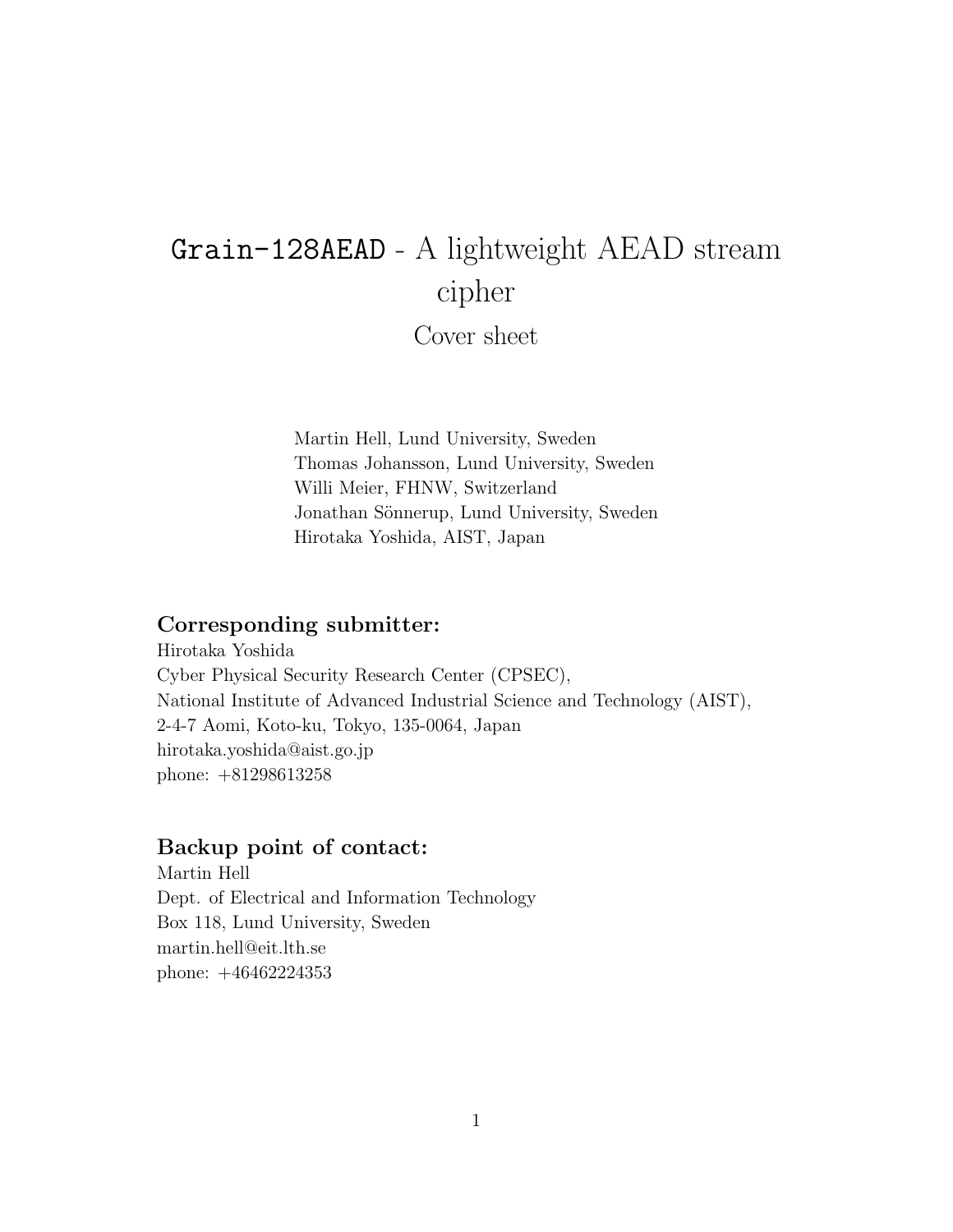## Contents

| $\mathbf 1$    | <b>Introduction</b>                                                                                                                                      |  |  | 3        |  |
|----------------|----------------------------------------------------------------------------------------------------------------------------------------------------------|--|--|----------|--|
|                | 1.1                                                                                                                                                      |  |  | 3        |  |
|                | 1.2                                                                                                                                                      |  |  | 5        |  |
| $\bf{2}$       | <b>Algorithm Specification</b>                                                                                                                           |  |  | $\bf{6}$ |  |
|                | 2.1                                                                                                                                                      |  |  | 6        |  |
|                | 2.2                                                                                                                                                      |  |  | 8        |  |
|                | 2.3<br>Operating Mode                                                                                                                                    |  |  | 9        |  |
|                | 2.4                                                                                                                                                      |  |  | 10       |  |
|                | Authenticated Encryption with Associated Data<br>2.5                                                                                                     |  |  | 10       |  |
|                | Using Grain-128AEAD with NIST API<br>2.6                                                                                                                 |  |  | 11       |  |
| $\bf{3}$       | <b>Design Rationale</b><br>14                                                                                                                            |  |  |          |  |
|                | Short History of the Grain Family of Stream Ciphers<br>3.1                                                                                               |  |  | 14       |  |
|                | Differences Between Grain-128AEAD and Grain-128a<br>3.2                                                                                                  |  |  | 15       |  |
|                | Design Choices for Individual Building Blocks<br>3.3                                                                                                     |  |  | 16       |  |
| $\overline{4}$ | <b>Security Analysis and Cryptanalytic Attacks</b>                                                                                                       |  |  | 20       |  |
|                | 4.1                                                                                                                                                      |  |  | 20       |  |
|                | 4.2                                                                                                                                                      |  |  | 22       |  |
|                | 4.3                                                                                                                                                      |  |  | 22       |  |
|                | 4.4                                                                                                                                                      |  |  | 23       |  |
|                | 4.5<br><b>Fault Attacks</b><br><u>. Kanada ana kaominina mpikambana amin'ny fivondronan-kaominin'i Amerika ao amin'ny fivondronan-kaominin'i Amerika</u> |  |  | 24       |  |
|                | 4.6                                                                                                                                                      |  |  | 25       |  |
| $\bf{5}$       | <b>Hardware Implementation</b>                                                                                                                           |  |  | 25       |  |
| 6              | <b>Advantages and Limitations</b>                                                                                                                        |  |  | 27       |  |
|                | Suitability of Grain-128AEAD in IoT/Embedded Systems<br>6.1                                                                                              |  |  | 27       |  |
|                | 6.2                                                                                                                                                      |  |  | 28       |  |
| 7              | <b>Test Vectors</b>                                                                                                                                      |  |  | 29       |  |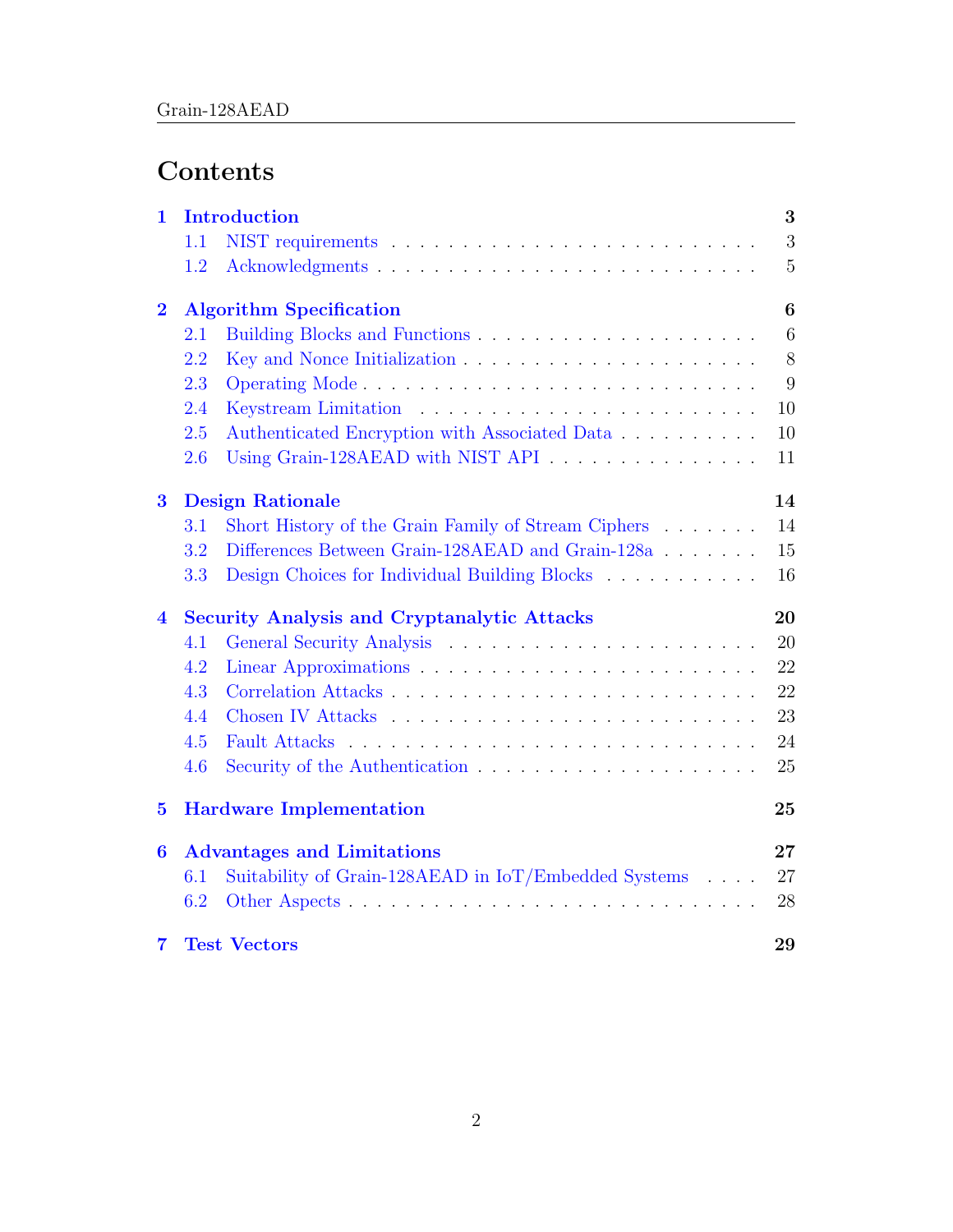## <span id="page-2-0"></span>1 Introduction

This document specifies and presents Grain-128AEAD, an authenticated encryption algorithm with support for associated data. The specification is closely based on Grain-128a, introduced in 2011, which has, already for several years, been analyzed in the literature. To benefit from the maturity of the Grain family, our strategy in the design of Grain-128AEAD is to have the changes made to Grain-128a as small as possible. This allows us to argue for the security of the cipher, based on previous results on Grain-128a.

Grain-128a is in turn based on Grain v1 and Grain-128, which have both been extensively analyzed, providing much insight into the security of the design approach. All Grain stream ciphers also allow the throughput to be increased by adding additional copies of the Boolean functions involved.

## <span id="page-2-1"></span>1.1 NIST requirements

This section provides a mapping of the requirements given by NIST [\[44\]](#page-35-0) to the respective sections in this document and supporting files.

#### 1.1.1 Cover Sheet

The cover sheet with the name of the submission, name of the submitters, including contact information for the corresponding submitter and a backup point of contact is provided as the first page of this document.

### 1.1.2 Algorithm Specification and Supporting Documentation

The documentation requirements are provided in [\[44,](#page-35-0) Section 2.2].

- The complete written specification of the algorithm is given in Section [2.](#page-5-0)
- The design rationale and an explanation for the different design decisions are given in Section [3.](#page-13-0) This also includes specific constants that are used in the algorithm.
- The submission describes a single AEAD algorithm, denoted Grain-128AEAD that takes a 128-bit key and a 96-bit nonce. It does not implement hashing functionality.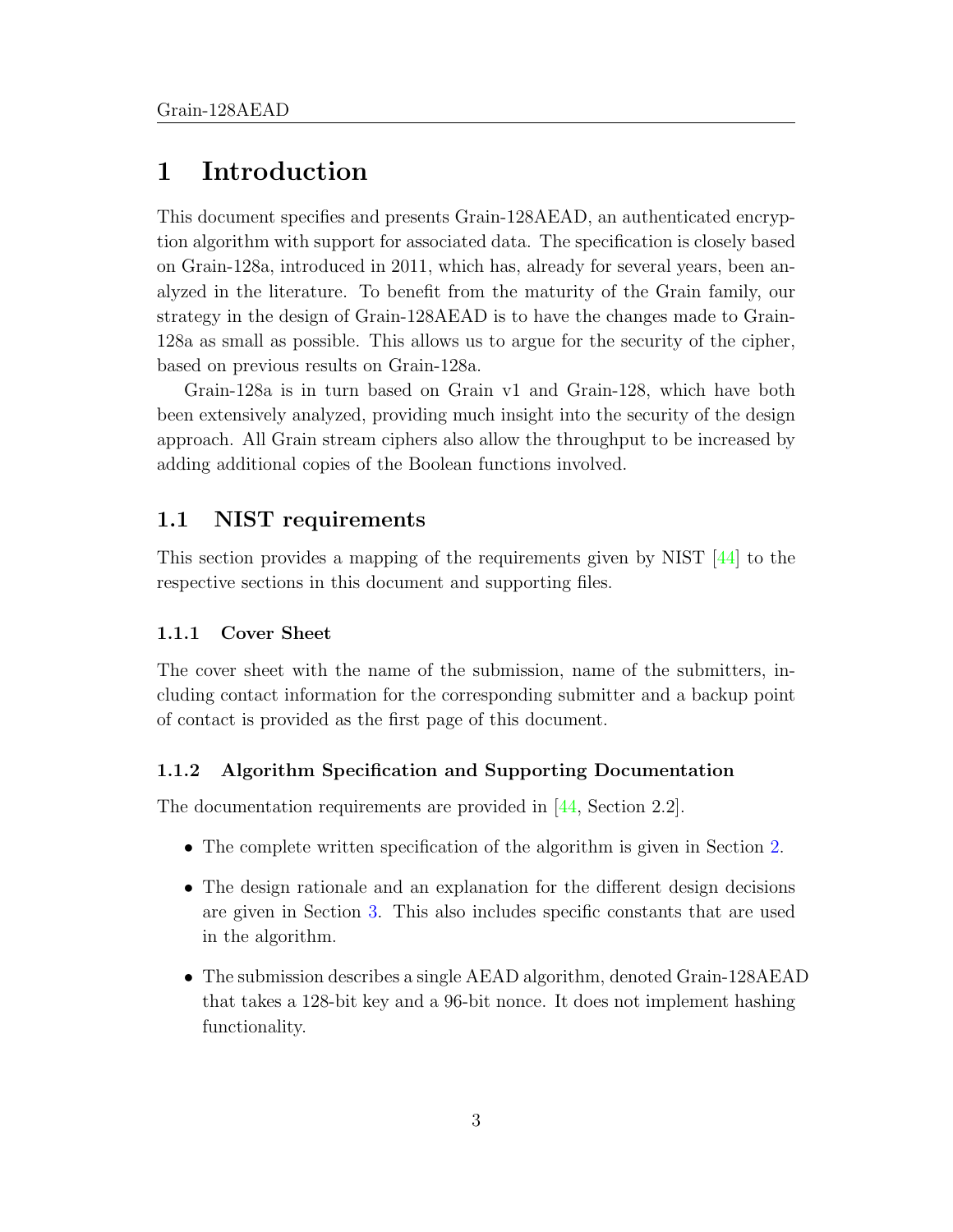- Grain-128AEAD has been designed with 128-bit security in mind. Thus, referring to the NIST requirements [\[44,](#page-35-0) Section 3.1], we expect that cryptanalytic attacks requires at least  $2^{112}$  computations on a classical computer in a single key setting.
- Known cryptanalytic attacks, using attacks on Grain-128a as a reference point, on the algorithm are specified in Section [4.](#page-19-0)
- Advantages and limitations of Grain-128AEAD are given in Section [6.](#page-26-0)
- References given in Section [4](#page-19-0) provide a list of published materials that analyze the security of the very similar Grain-128a.

#### 1.1.3 Source Code and Test Vectors

These requirements are provided in [\[44,](#page-35-0) Section 2.3]. Source code of a reference implementation is provided separately from this document. Test vectors from the reference implementation are provided in Section [7.](#page-28-0)

#### 1.1.4 AEAD Requirements

The AEAD requirements are provided in [\[44,](#page-35-0) Section 3.1].

- Grain-128AEAD takes a variable-length plaintext, variable-length associated data, a fixed-length nonce (IV) of size 96 bits, and a fixed-length key of size 128 bits. The output is a variable length ciphertext. The plaintext is recovered from a valid ciphertext. An invalid ciphertext does not return a plaintext.
- For a single key, the nonce must be unique. If the nonce is not unique, i.e., it is repeated for the same key, the algorithm leaks information about the two plaintext, and the MAC can be forged.
- The Grain-128AEAD is one algorithm with the only supported parameters are 128-bit key and 96-bit nonce.
- Grain-128AEAD is a bit oriented stream cipher and it thus also allows byte string inputs. The message padding of one '1' bit, can in an environment that only operates with bytes, be replaced by a '1' followed by seven '0's. This will not affect the MAC result.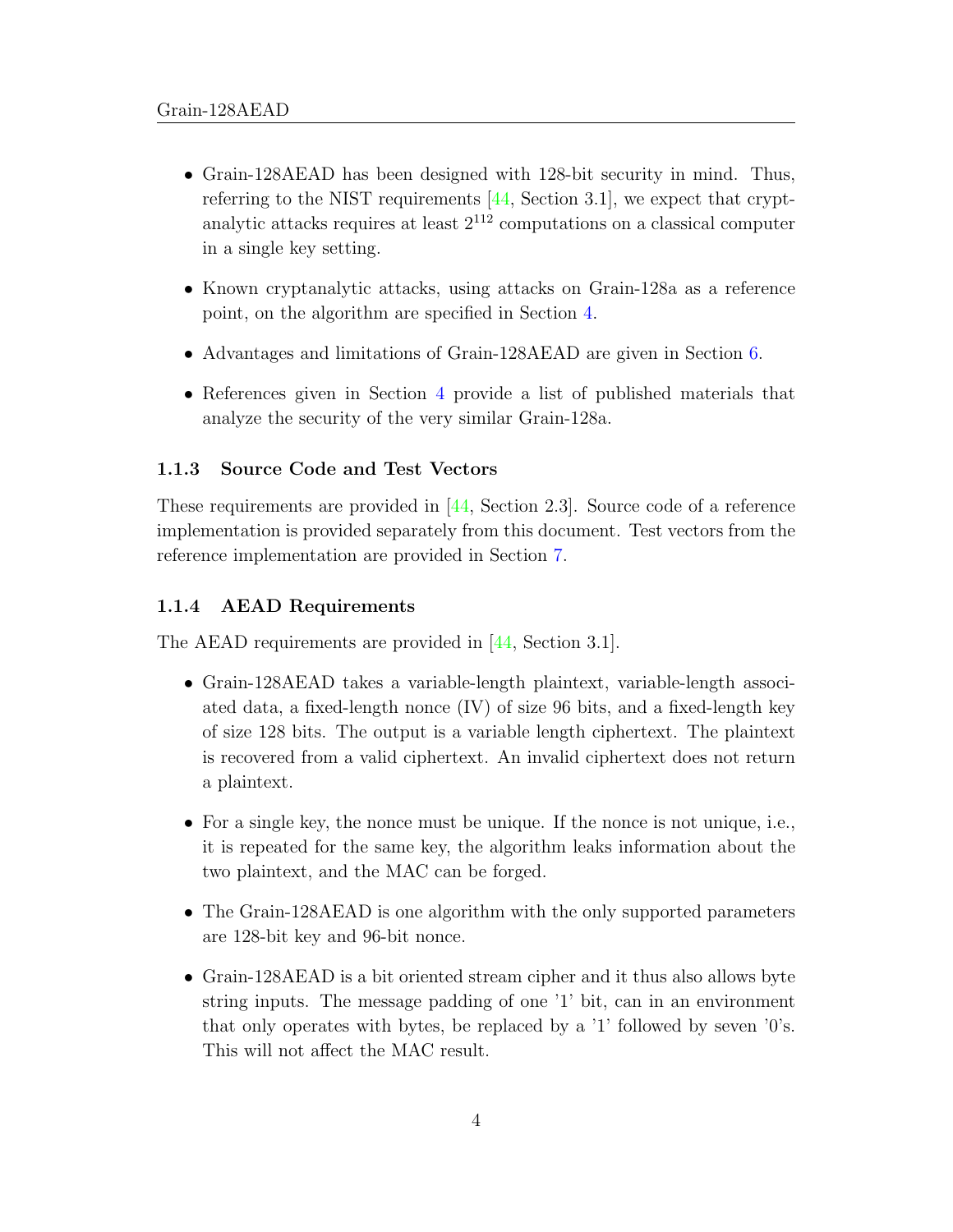• Grain-128AEAD has a keystream limitation of  $2^{80}$  bits, i.e., a pre-output stream limitation of  $2^{81}$  bits.

## <span id="page-4-0"></span>1.2 Acknowledgments

We wish to thank Alexander Maximov and Martin Ågren, who have been involved in designing previous variants in the Grain family of stream ciphers. Their work has been valuable to the understanding of the cipher and design choices made to Grain-128AEAD have used inspiration from their work.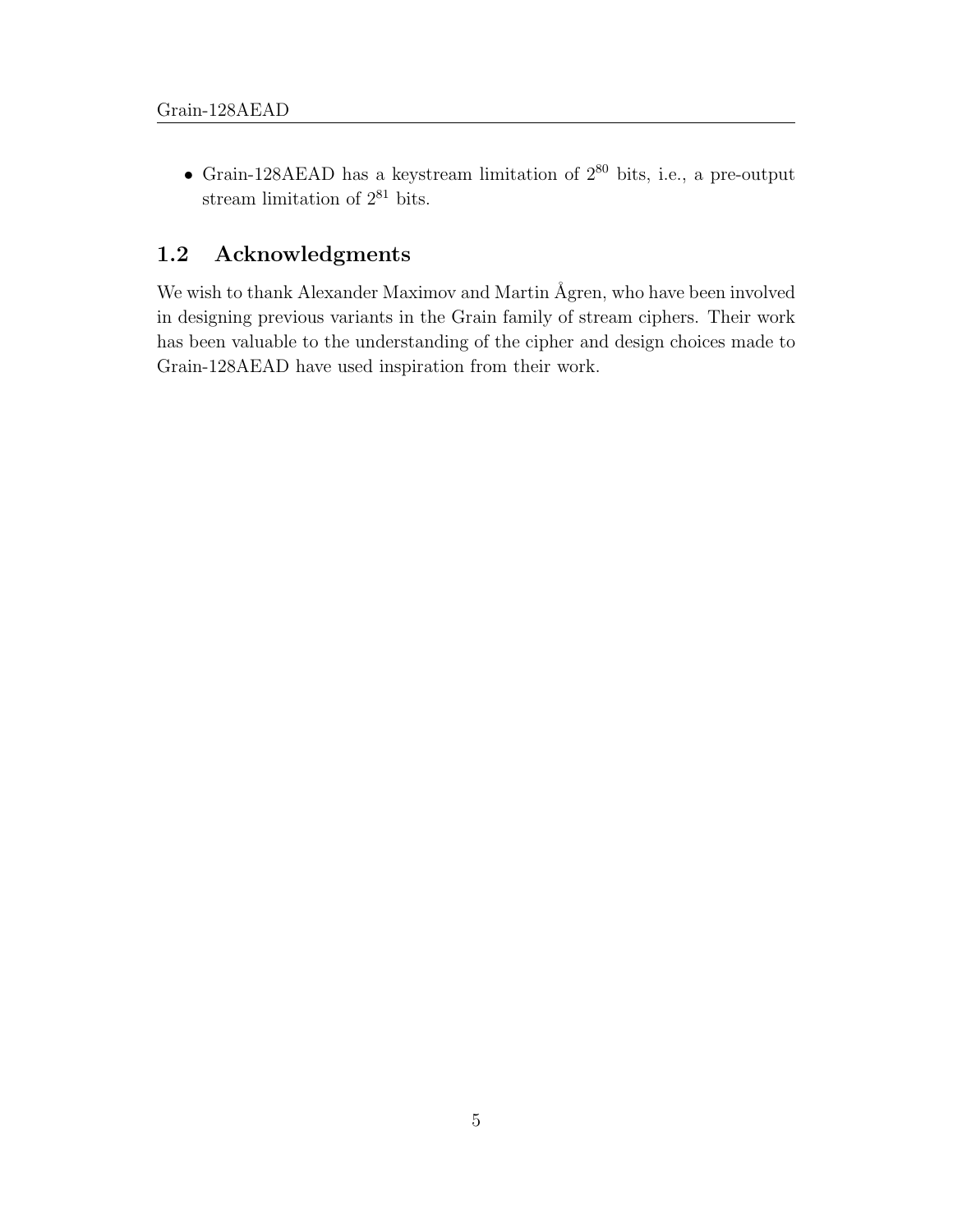## <span id="page-5-0"></span>2 Algorithm Specification

Grain-128AEAD consists of two main building blocks. The first is a pre-output generator, which is constructed using a Linear Feedback Shift Register (LFSR), a Non-linear Feedback Shift Register (NFSR) and a pre-output function, while the second is an authenticator generator consisting of a shift register and an accumulator. The design is very similar to Grain-128a, but has been modified to allow for larger authenticators and to support AEAD. Moreover, the modes of usage have been updated.

## <span id="page-5-1"></span>2.1 Building Blocks and Functions

The pre-output generator generates a stream of pseudo-random bits, which are used for encryption and the authentication tag. It is depicted in Fig. [1.](#page-5-2) The



<span id="page-5-2"></span>Figure 1: An overview of the building blocks in Grain-128AEAD.

content of the 128-bit LFSR is denoted  $S_t = [s_0^t, s_1^t, \ldots, s_{127}^t]$  and the content of the 128-bit NFSR is similarly denoted  $B_t = [b_0^t, b_1^t, \ldots, b_{127}^t]$ . These two shift registers represent the 256-bit state of the pre-output generator.

The primitive feedback polynomial of the LFSR, defined over GF(2) and denoted  $f(x)$ , is defined as

$$
f(x) = 1 + x^{32} + x^{47} + x^{58} + x^{90} + x^{121} + x^{128}.
$$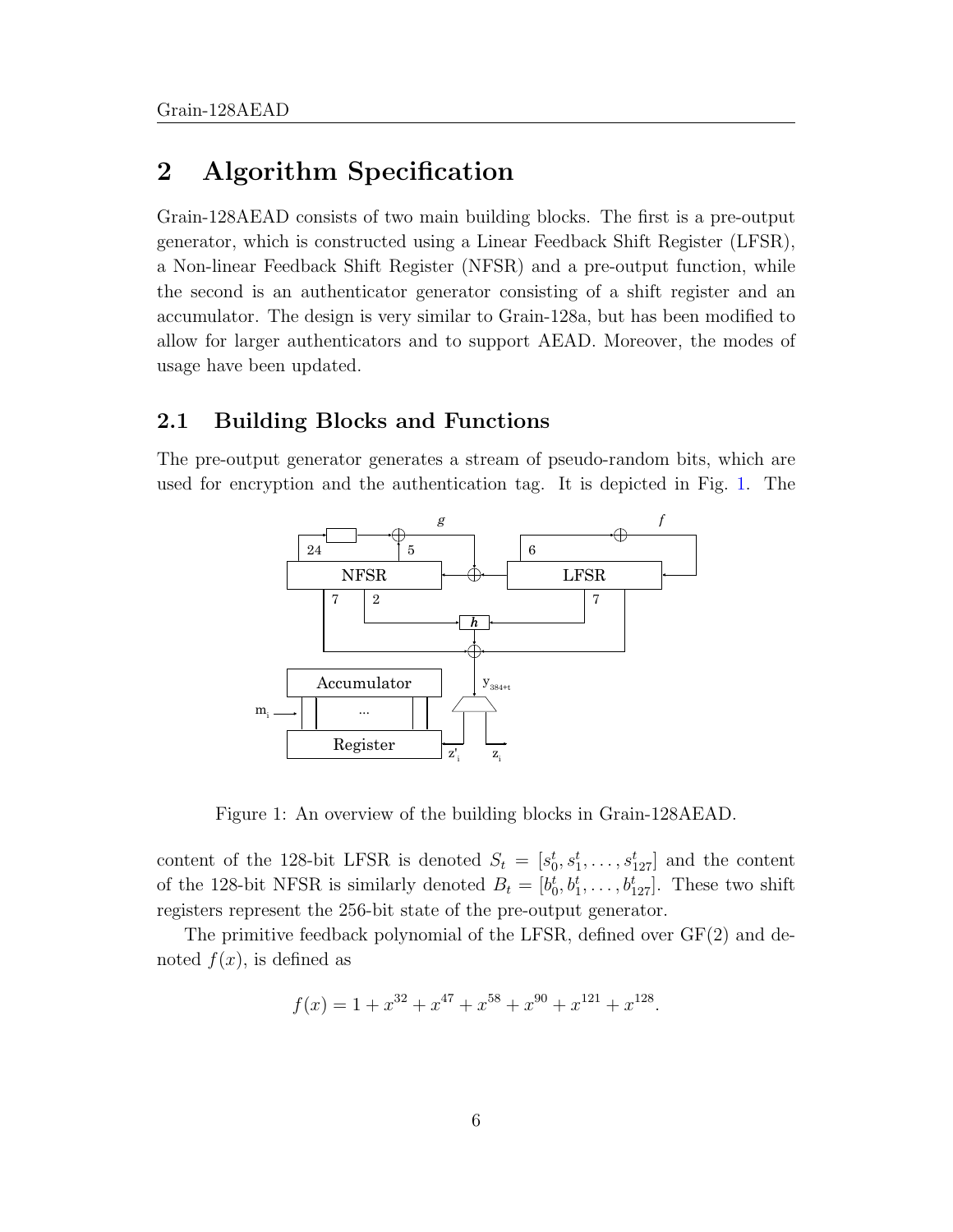The corresponding update function of the LFSR is given by

$$
s_{127}^{t+1} = s_0^t + s_7^t + s_{38}^t + s_{70}^t + s_{81}^t + s_{96}^t
$$
  
=  $\mathcal{L}(S_t)$ .

The nonlinear feedback polynomial of the NFSR, denoted  $g(x)$  and also defined over  $GF(2)$ , is defined as

$$
g(x) = 1 + x^{32} + x^{37} + x^{72} + x^{102} + x^{128} + x^{44}x^{60} + x^{61}x^{125} + x^{63}x^{67} + x^{69}x^{101} + x^{80}x^{88} + x^{110}x^{111} + x^{115}x^{117} + x^{46}x^{50}x^{58} + x^{103}x^{104}x^{106} + x^{33}x^{35}x^{36}x^{40}
$$

and the corresponding update function is given by

$$
b_{127}^{t+1} = s_0^t + b_0^t + b_{26}^t + b_{56}^t + b_{91}^t + b_{96}^t + b_3^t b_{67}^t + b_{11}^t b_{13}^t
$$
  
+  $b_{17}^t b_{18}^t + b_{27}^t b_{59}^t + b_{40}^t b_{48}^t + b_{61}^t b_{65}^t + b_{68}^t b_{84}^t$   
+  $b_{22}^t b_{24}^t b_{25}^t + b_{70}^t b_{78}^t b_{82}^t + b_{88}^t b_{92}^t b_{93}^t b_{95}^t$   
=  $s_0^t + \mathcal{F}(B_t)$ .

Nine state variables are taken as input to a Boolean function  $h(x)$ . Two of these bits are taken from the NFSR and seven are taken from the LFSR. The function is defined as

$$
h(x) = x_0 x_1 + x_2 x_3 + x_4 x_5 + x_6 x_7 + x_0 x_4 x_8,
$$

where the variables  $x_0, \ldots, x_8$  correspond to, respectively, the state variables  $b_{12}^t, s_8^t, s_{13}^t, s_{20}^t, b_{95}^t, s_{42}^t, s_{60}^t, s_{79}^t$  and  $s_{94}^t$ .

The output of the pre-output generator, is then given by the pre-output function

$$
y_t = h(x) + s_{93}^t + \sum_{j \in A} b_j^t
$$

where  $\mathcal{A} = \{2, 15, 36, 45, 64, 73, 89\}.$ 

The authenticator generator consists of a shift register, holding the most recent 64 odd bits from the pre-output, and an accumulator. Both are of size 64 bits. We denote the content of the accumulator at instance i as  $A_i = [a_0^i, a_1^i, \ldots, a_{63}^i]$ . Similarly, the content of the shift register is denoted  $R_i = [r_0^i, r_1^i, \ldots, r_{63}^i].$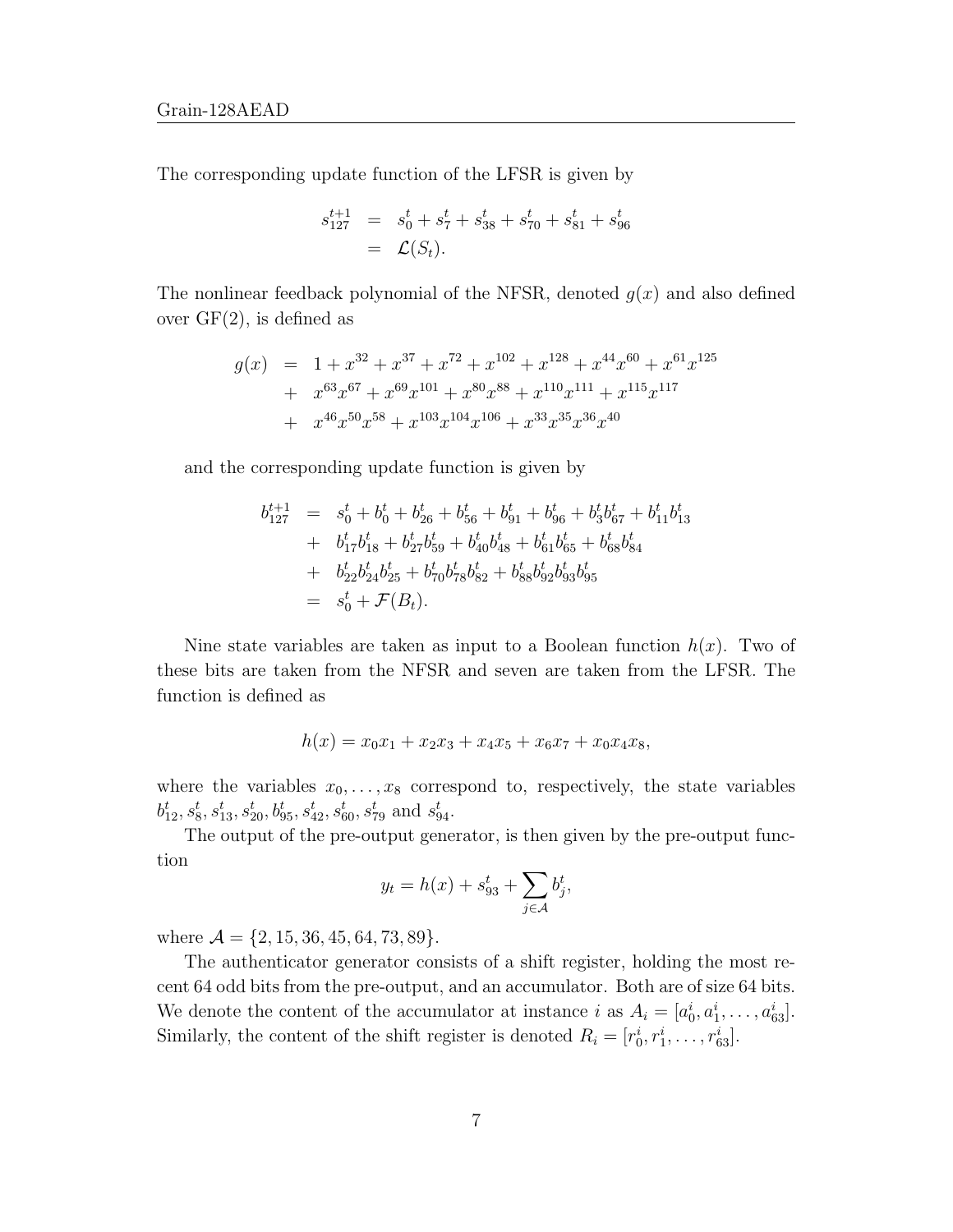### <span id="page-7-0"></span>2.2 Key and Nonce Initialization

Before the pre-output can be used as keystream and for authentication, the internal state of the pre-output generator and the authenticator generator registers are initialized with a key and nonce. Denote the key bits as  $k_i$ ,  $0 \le i \le 127$ and the nonce (IV) bits as  $IV_i$ ,  $0 \leq i \leq 95$ . Then the state is initialized as follows. The 128 NFSR bits are loaded with the bits of the key  $b_i^0 = k_i$ ,  $0 \leq i \leq 127$  and the first 96 LFSR elements are loaded with the nonce bits,  $s_i^0 = IV_i$ ,  $0 \le i \le 95$ . The last 32 bits of the LFSR are filled with 31 ones and a zero,  $s_i^0 = 1,96 \le i \le 126$ ,  $s_{127}^0 = 0$ . Then, the cipher is clocked 256 times, feeding back the pre-output function and XORing it with the input to both the LFSR and the NFSR, i.e.,

$$
s_{127}^{t+1} = \mathcal{L}(S_t) + y_t, \quad 0 \le t \le 255,
$$
  
\n
$$
b_{127}^{t+1} = s_0^t + \mathcal{F}(B_t) + y_t, \quad 0 \le t \le 255.
$$

Once the pre-output generator has been initialized, the authenticator generator is initialized by loading the register and the accumulator with the pre-output keystream as

$$
a_j^0 = y_{256+j},
$$
  $0 \le j \le 63,$   
 $r_j^0 = y_{320+j},$   $0 \le j \le 63.$ 

When the register and the accumulator are initialized, the key is simultaneously shifted into the LFSR,

$$
s_{127}^{t+1} = \mathcal{L}(S_t) + k_{t-256}, \quad 256 \le t \le 383,
$$

while the NFSR is updated as

$$
b_{127}^{t+1} = s_0^t + \mathcal{F}(B_t), \quad 256 \le t \le 383.
$$

Thus, when the cipher has been fully initialized the LFSR and the NFSR states are given by  $S_{384}$  and  $B_{384}$ , respectively, and the register and accumulator are given by  $R_0$  and  $A_0$ , respectively. The initialization procedure is summarized in Fig [2.](#page-8-1)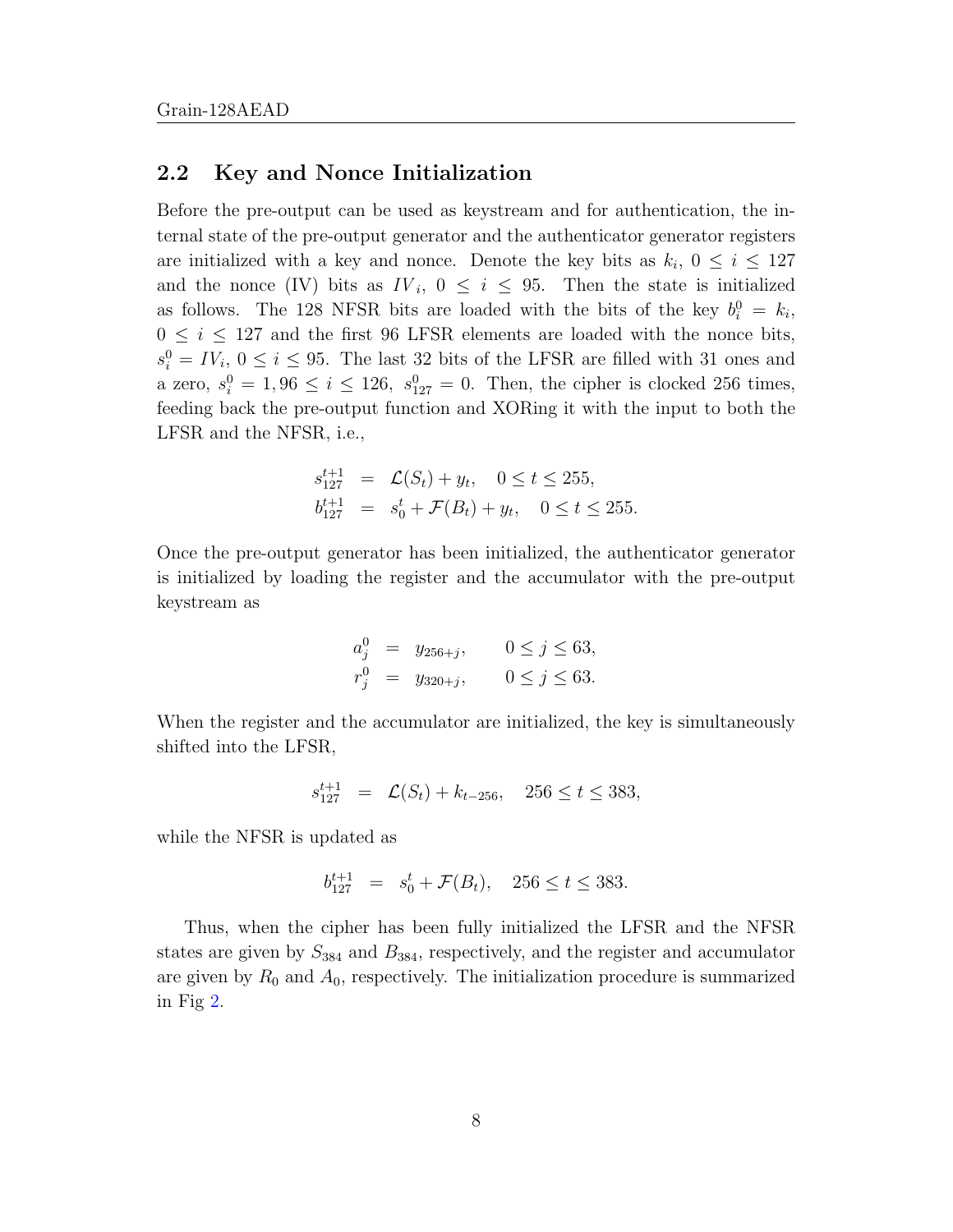

<span id="page-8-1"></span>Figure 2: An overview of the initialization in Grain-128AEAD. Note that, in hardware, the accumulator initialization is realized by first loading 64 pre-output bits into the register, followed by moving them to the accumulator.

## <span id="page-8-0"></span>2.3 Operating Mode

For a message  $m$  of length L, denoted  $m_0, m_1, \ldots, m_{L-1}$ , set  $m_L = 1$  as padding in order to ensure that **m** and **m**||0 have different tags.

After initializing the pre-output generator, the pre-output is used to generate keystream bits  $z_i$  for encryption and authentication bits  $z'_i$  to update the register in the accumulator generator. The keystream is generated as

$$
z_i = y_{384+2i},
$$

i.e., every even bit (counting from 0) from the pre-output generator is taken as a keystream bit. The authentication bits are generated as

$$
z_i' = y_{384 + 2i + 1},
$$

i.e., every odd bit from the pre-output generator is taken as an authentication bit. The message is encrypted as

$$
c_i = m_i \oplus z_i, \quad 0 \le i < L.
$$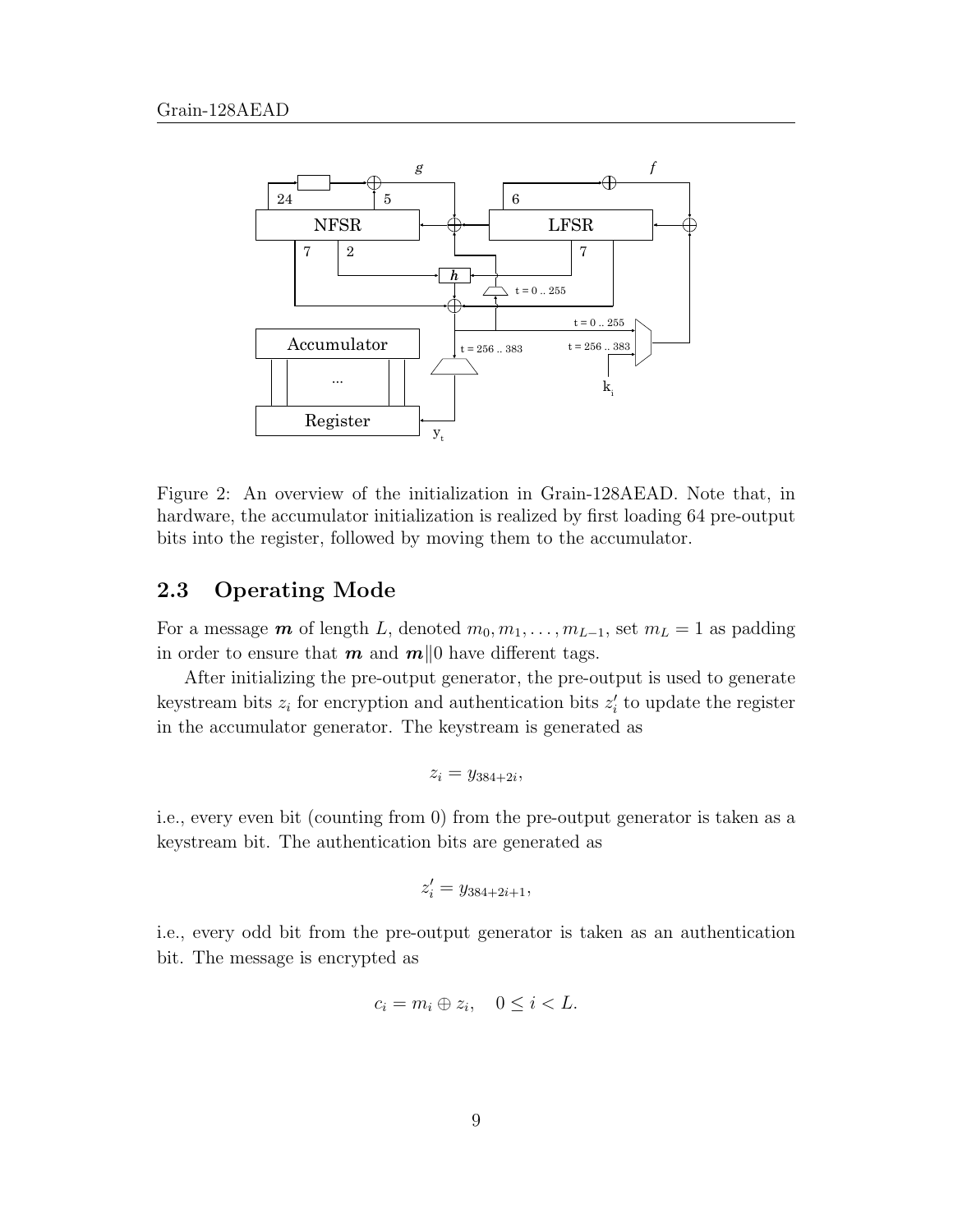The accumulator is updated as

$$
a_j^{i+1} = a_j^i + m_i r_j^i, \qquad 0 \le j \le 63, \quad 0 \le i \le L,
$$

and the shift register is updated as

$$
r_{63}^{i+1} = z'_i,
$$
  
\n
$$
r_j^{i+1} = r_{j+1}^i, \qquad 0 \le j \le 62.
$$

### <span id="page-9-0"></span>2.4 Keystream Limitation

Grain stream ciphers have been designed to allow for encrypting large chunks of data using the same key/nonce pair. Grain-128AEAD restricts the number of keystream bits for each key/nonce to  $2^{80}$ . Thus, the number of pre-output bits that can be generated under one key/nonce pair is  $2^{81}$ .

### <span id="page-9-1"></span>2.5 Authenticated Encryption with Associated Data

An AEAD scheme allows for data that is authenticated, but unencrypted. Grain-128AEAD achieves this simply by explicitly forcing  $y_{384+2i}$  to zero for bits that should not be encrypted, but should still be authenticated. This means that it is possible to control the associated data on bit level, and this data can appear anywhere in the message.

In more detail, we define an AEAD mask, denoted

$$
d=d_0,d_1,\ldots,d_{L-1},
$$

which specifies which bits should be encrypted. If the mask contains only ones (no associated data), the encryption is done as given above. But if the AEAD mask contains zeros, then the encryption is instead done as

$$
c_i = m_i \oplus z_i \cdot d_i, \quad 0 \le i < L,
$$

and decryption in the obvious way. The AEAD mask should be predetermined and fixed for the protocol using Grain-128AEAD. The use of such a mask includes great flexibility, as it allows unencrypted data not only as the initial part of a transmitted packet of bits, but one can actually have unencrypted data in any positions of a packet. This provides flexibility in protocol design. The small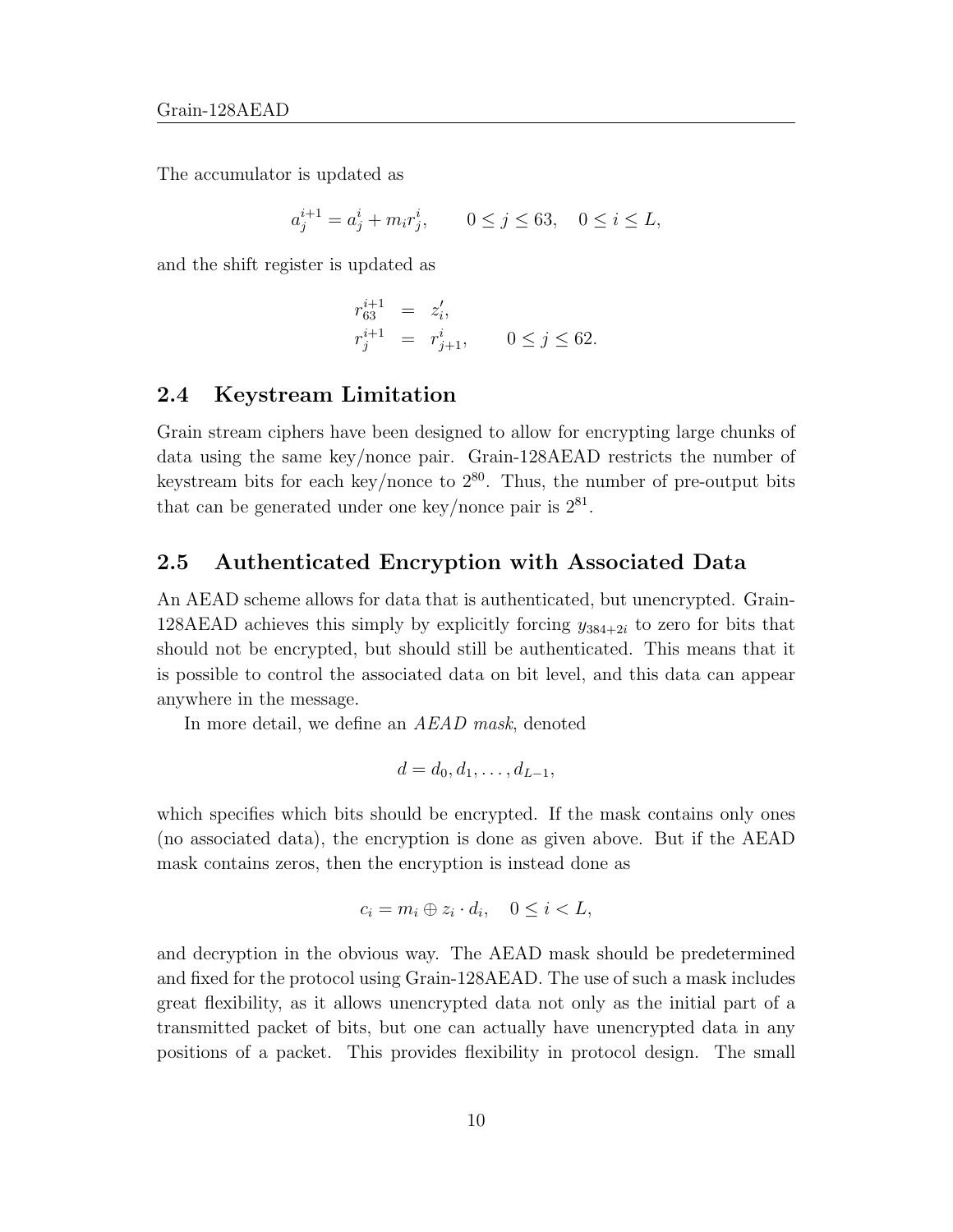cost to pay for this is the fact that the cipher is producing some pre-output bits that are not used (those corresponding to unencrypted bits). But since there is essentially no additional cost to handle the introduction of unencrypted data in the construction, we believe that this is an efficient solution.

In the case of variable length associated data, as in the specified NIST API, one has to be a bit careful. If we assume that the first X bits of the data should be unencrypted and the remaining  $L - X$  bits encrypted, then  $d_i = 0$  if  $i < X$ and  $d_i = 1$  otherwise, and the ciphertext is generated accordingly. If a ciphertext of the form (ad, ad length  $X$ , message, MAC) given by

$$
((m_0, m_1, \ldots, m_{x-1}), x, (m_x, m_{x+1}, \ldots), t)
$$

is replaced by a ciphertext

$$
((m_0, m_1, \ldots, m_{x-1}, m_x), x+1, (m_{x+1}, m_{x+2}, \ldots), t)
$$

then this is also a valid ciphertext as the MAC is generated from the same binary string. When variable length associated data is used, we assume that attacks as the one exemplified above are handled by the protocol layer above when it is relevant.

### <span id="page-10-0"></span>2.6 Using Grain-128AEAD with NIST API

This section will describe how the core Grain-128AEAD algorithm described above is used in NISTs API. To clarify the use of notation, by  $m$  we mean the message sent to the API that is subject to encryption, and  $m'$  is used to denote the complete string that is used by the core Grain-128AEAD algorithm. Similarly,  $c$  is the ciphertext that includes the encrypted string and the authentication information, while  $c'$  denotes the bitstring that is decrypted by the core algorithm (thus also including the associated data). It can be noted that the NIST API is byte oriented. This does not pose any significant restrictions to Grain-128AEAD, but the padding bit is here given as 0x80 instead of '1'. Due to the design of the authenticator, these two paddings are equivalent.

#### 2.6.1 Encryption and MAC Generation with NIST API

So for the specific case of the NIST software API, we propose to map the bytewise input (ad, ad length, message, message length) to a bitstring  $m'$  in the following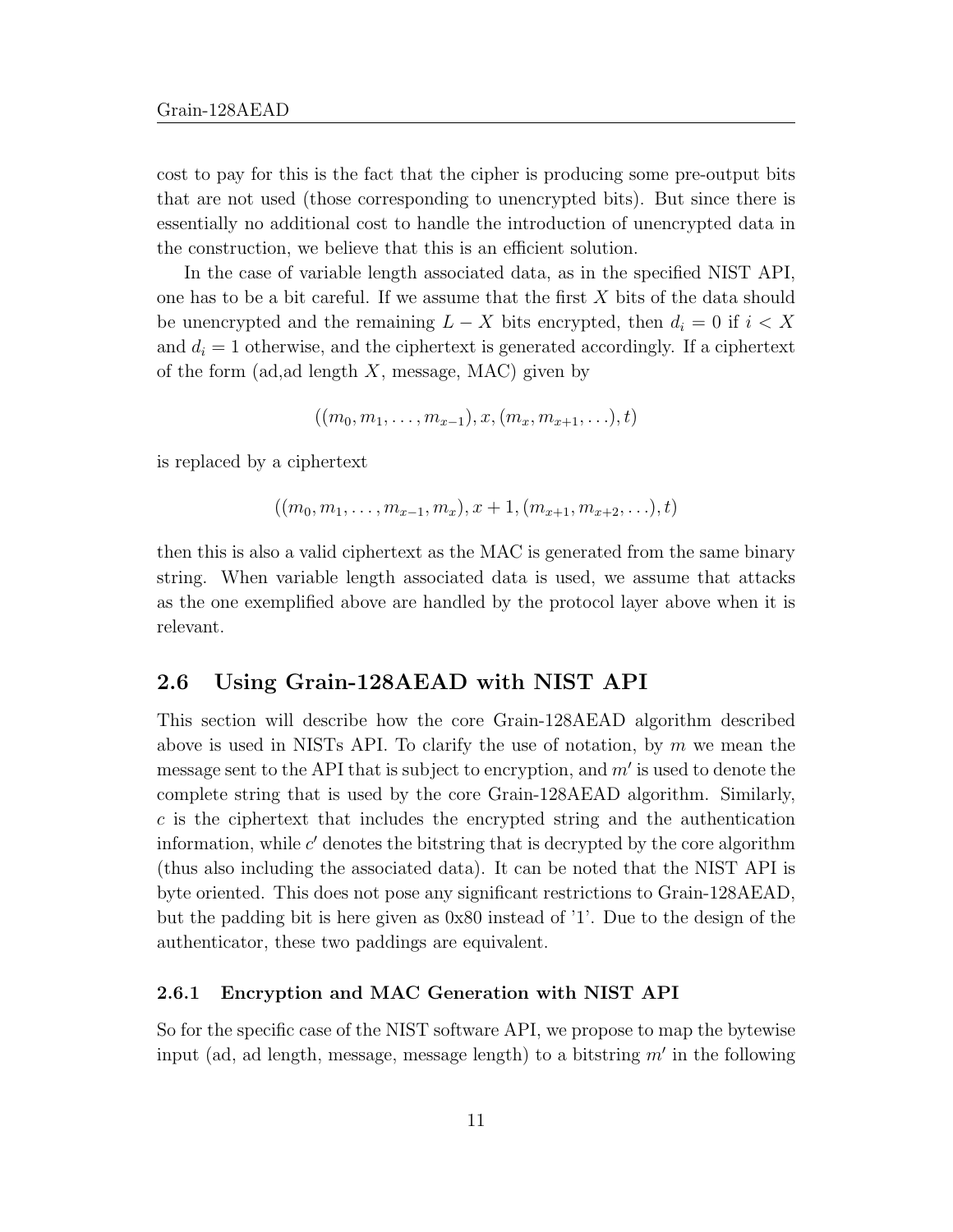Algorithm 1: AEAD Encrypt with NIST API

<span id="page-11-0"></span>Input: ad, adlen, m, mlen, k, nonce Output:  $c$ 1 Initialize generator with  $k$  and nonce 2 Construct  $m' = (Encode(adlen)||ad||m||0x80)$ <sup>3</sup> Let 4  $M = \text{bit length of } \text{Encode}(adlen)||ad)$ 5  $d_i = 0$ ,  $(0 \le i \le M - 1)$  $d_i = 1, \quad (M \leq i \leq M + mlen - 1)$ 7 **Encrypt** using  $c'_i = m'_i \oplus z_i d_i$ ,  $(0 \le i \le M + mlen - 1)$ **8 Authenticate** using  $z_i'$  and generate  $A_{M+mlen+1}$ 9  $c = (c'_{M}, c'_{M+1}, \ldots, c'_{M+mlen-1}) || A_{M+mlen+1}$ <sup>10</sup> return 0

way. The bitstring is constructed as

 $m' =$  Encode(ad length)||ad||m||0x80,

where  $\text{Encode}() = y$  denotes a length encoding similar to the definite form used in DER encoding in, e.g., X.509. If the first byte in  $y$  starts with a 0, the remaining 7 bits is an encoding of the number of bytes in the associated data (up to 127 bytes). If the first byte in y starts with a 1, the remaining 7 bits are instead an encoding of the number of forthcoming bytes that are used to describe the length (in bytes) of the associated data. In  $y$ , this first byte is then followed by the bytes describing the length.

We then encrypt and authenticate  $m'$  in AEAD mode by setting the AEAD mask  $d_i = 0$  for all bits  $i < M$ , where M denotes the bit length of the string Encode(ad length)||ad. For  $i \geq M$ , we set  $d_i = 1$ . A summary of the AEAD encryption algorithm, as used with the NIST API, is given by Algorithm [1.](#page-11-0)

#### 2.6.2 Decryption and MAC Verification with NIST API

On the receiver side, the received MAC has to be verified and decryption has to be performed. The API takes as input the associated data and a ciphertext c which is the encrypted message concatenated with the MAC. Together with the encoding of the ad length and the padding, the bitstring  $c'$  is formed. The bitstring m' is determined by computing  $m'_i = c'_i \oplus z_i \cdot d_i$ ,  $0 \le i \le L$ . This also includes recomputing the MAC from  $m'$  as in the encryption. The receiver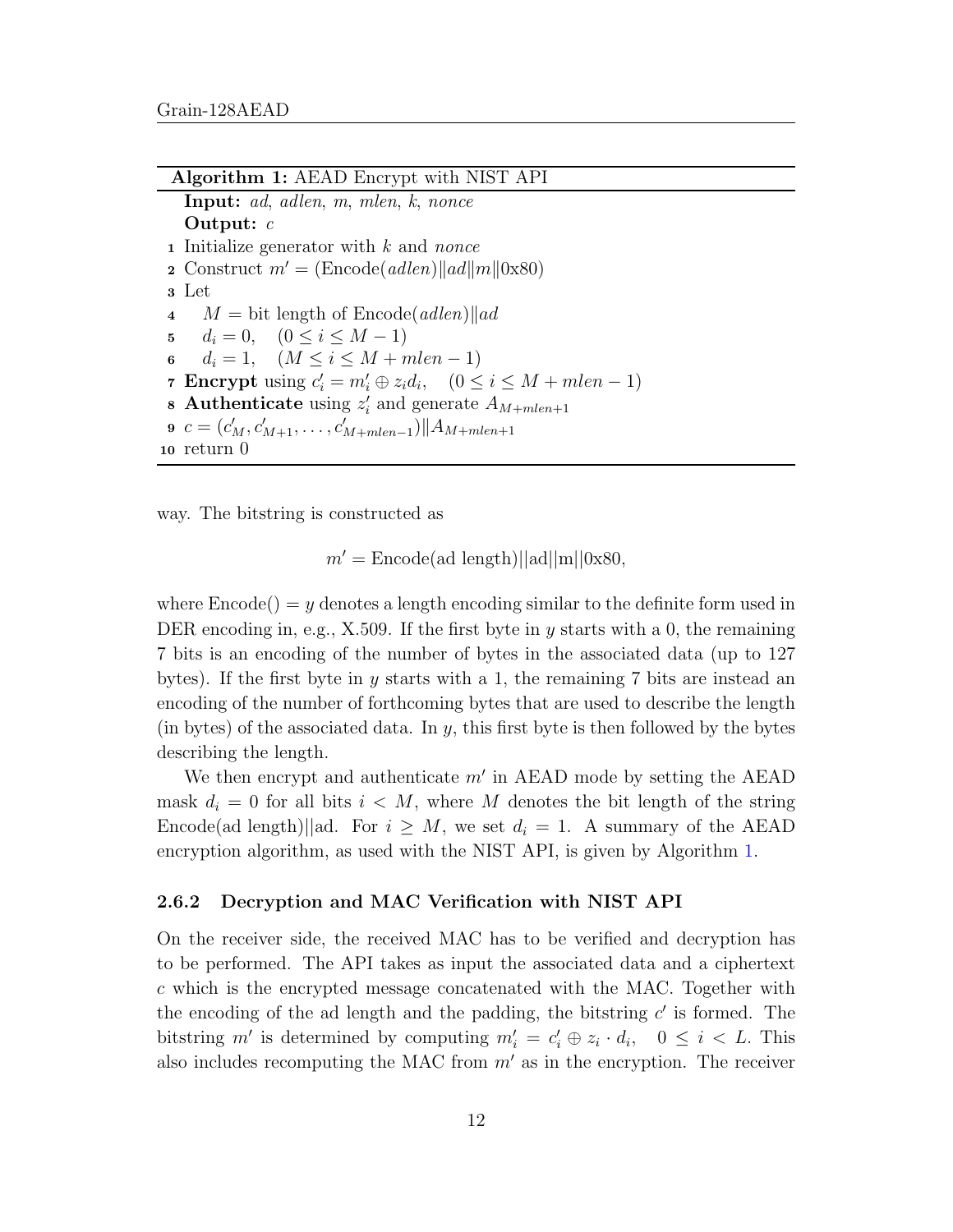<span id="page-12-0"></span>Algorithm 2: AEAD Decrypt with NIST API Input: ad, adlen, c, clen, k, nonce Output: m <sup>1</sup> Initialize generator with k and nonce 2 Construct  $c' = (\text{Encode}(adlen)||ad||c_0, \ldots, c_{clean-65}||0x80)$ <sup>3</sup> Let 4  $M = \text{bit length of } E$ ncode $(\text{adlen})||\text{ad}$  $5$  mlen = clen – 64 6  $d_i = 0$ ,  $(0 \le i \le M - 1)$ 7  $d_i = 1$ ,  $(M \leq i \leq M + mlen - 1)$ **8 Decrypt** using  $m'_i = c'_i \oplus z_i d_i$ ,  $(0 \le i \le M + mlen - 1)$ **9 Authenticate** using  $z_i'$  and generate  $A_{M+mlen+1}$ 10 Set  $m = m'_M, \ldots, m'_{M+mlen-1}$ 11 if  $(c_{clean-64}, \ldots, c_{clean-1}) = A_{M+mlen+1}$ <sup>12</sup> return 0 <sup>13</sup> else <sup>14</sup> return -1

side contains a comparison between the two 64 bit MAC values, resulting in a flag value with value 0 if the two MAC values are equal and -1 otherwise. This comparison is part of the core implementation. Further possible checks, like nonce reuse checks, depends on the application and is considered to take place outside the core implementation. A summary of the AEAD decryption and MAC verification is given in Algorithm [2.](#page-12-0) Again, note the 0x80 padding, which is due to the byte oriented nature of the NIST API.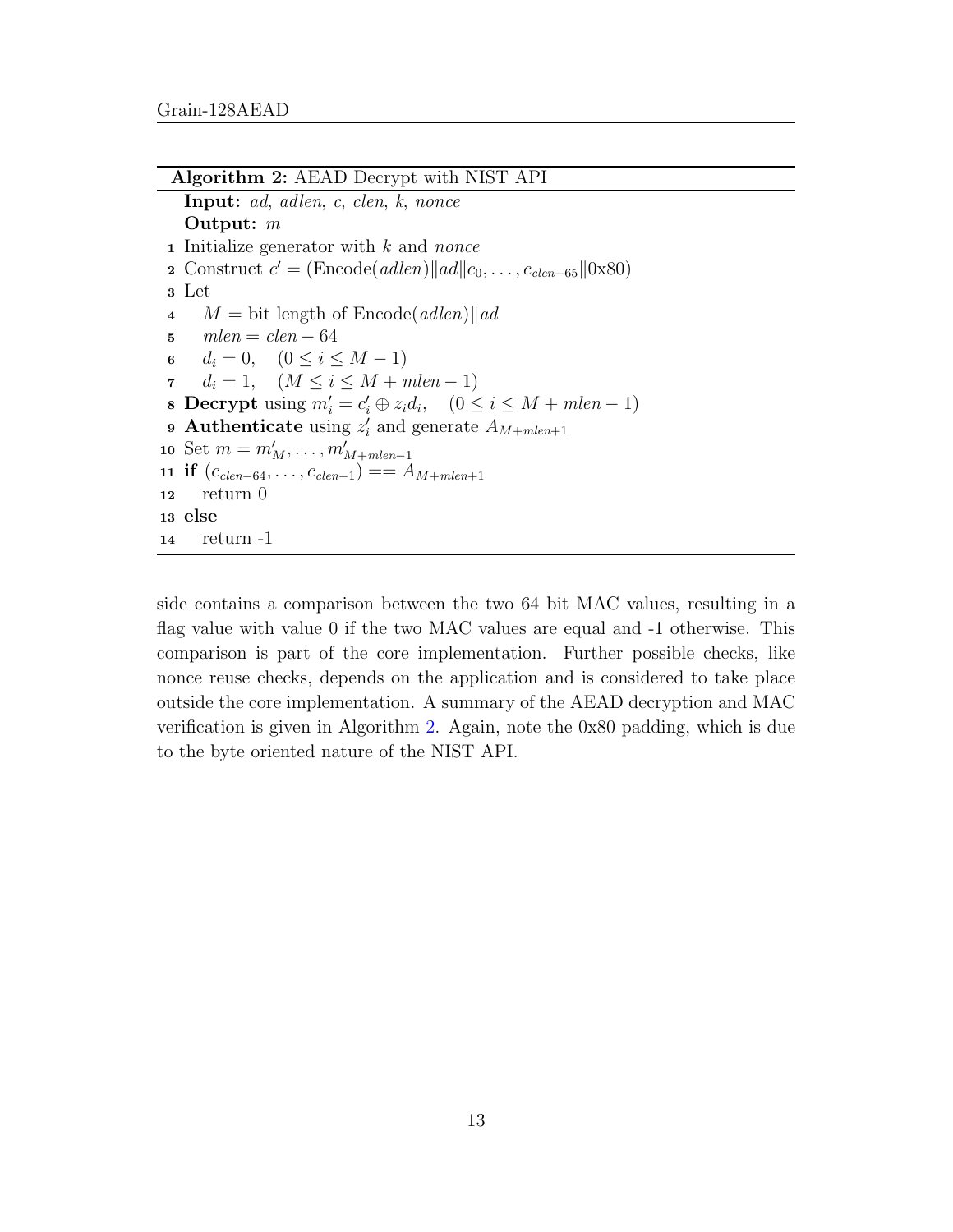## <span id="page-13-0"></span>3 Design Rationale

This section presents a short overview of the Grain stream ciphers and how the design has evolved through the different versions. It also enumerates and discusses the differences between Grain-128a and the proposed Grain-128AEAD.

### <span id="page-13-1"></span>3.1 Short History of the Grain Family of Stream Ciphers

The Grain family of stream ciphers are based on the idea behind the nonlinear filter generator. In a nonlinear filter, an LFSR is used to provide a sequence with large period, and a nonlinear function, taking parts of the LFSR sequence as input, is used to add nonlinearity to the keystream sequence. Much work has been put into analyzing the nonlinear filter generator and it is clear that it is very difficult to design a secure nonlinear filter generator with a reasonable hardware footprint [\[13\]](#page-31-0). In particular algebraic attacks have been shown to be very strong against this design, see e.g., [\[16,](#page-32-0) [42\]](#page-34-0).

In order to better withstand algebraic attacks, and to make the relation between state/key and keystream more complex, Grain adds an NFSR to the nonlinear combiner. The initial submission to the ECRYPT eSTREAM project was analyzed in [\[35,](#page-34-1) [10\]](#page-31-1), showing that the nonlinear functions required higher resiliency and nonlinearity. The modified design was subsequently published as Grain v1 [\[27\]](#page-33-0) and was later selected for the final portfolio in eSTREAM. Grain v1 uses an 80-bit key, and a 128-bit key variant was proposed in [\[26\]](#page-33-1). Based on previous results on the Grain construction, Grain-128 was more aggressively designed, making the nonlinear NFSR feedback function of degree 2, but with high nonlinearity and resiliency. The relatively small functions compensated for the fact that the shift registers were increased to 128 bits each, which increased the hardware footprint. The low degree functions were exploited in [\[3,](#page-30-0) [46\]](#page-35-1) in order to cryptanalyze a significant number of initializations rounds. These results suggested that the nonlinear functions needed a higher security margin. Grain-128a was proposed in [\[56\]](#page-36-0), and in addition to increasing the degree of the nonlinear feedback function, an optional authentication mode was added. Work on Grain-128 were subsequently improved [\[19,](#page-32-1) [18,](#page-32-2) [20,](#page-32-3) [33\]](#page-34-2), emphasizing the need for more complex Boolean functions, and Grain-128 is considered broken and should not be used. The design proposed in this paper, Grain-128AEAD, is closely based on Grain-128a, using the same feedback and output functions. However, slight modifications have been made in order to add security and make it resistant to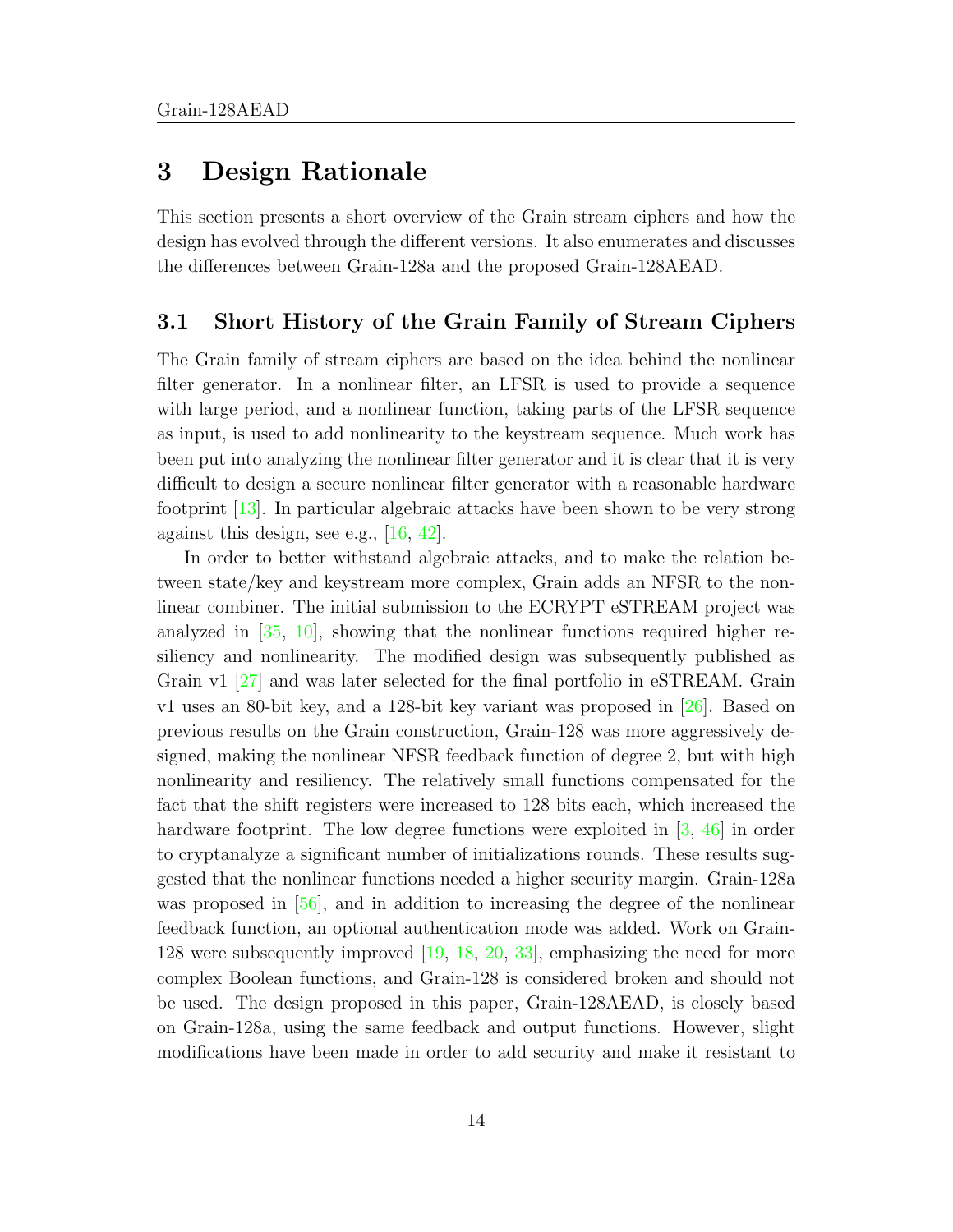the attack proposed in [\[49\]](#page-35-2).

## <span id="page-14-0"></span>3.2 Differences Between Grain-128AEAD and Grain-128a

Grain-128AEAD takes Grain-128a as starting point, but introduces a number of slight modifications. The modifications are primarily motivated by the NIST Lightweight Cryptography Standardization Process, but inspiration also comes from recent results in [\[49,](#page-35-2) [24\]](#page-33-2).

#### 3.2.1 Larger MACs

The register and the authenticator has been increased to 64 bits (instead of 32 bits) in order to allow for authentication tags (MACs) of size 64 bits.

#### 3.2.2 No Encryption-only Mode

Grain-128a allowed for an operation mode with only encryption, where the authentication was removed. This mode resulted in smaller hardware footprint since the two additional registers, and their associated logic, could be left out from an implementation. The encryption-only mode was also more efficient since the initialization process does not include initializing the register and the accumulator, and every pre-output bit was used as keystream. The proposed Grain-128AEAD is a pure authenticated encryption algorithm, and authentication of data is always supported. Thus, there is only one mode of operation.

#### 3.2.3 Initialization Hardening

Based on the ideas in [\[24\]](#page-33-2) and used in Lizard [\[25\]](#page-33-3), Grain-128AEAD re-introduces the key into the internal state during the initialization clock cycles. More specifically, it is serially shifted into the LFSR in parallel to the initialization of the register and the accumulator. Several variants can be considered here, including where and when to add the key. The LFSR is chosen due to the fact that if the LFSR is recovered (e.g., in a fast correlation attack as in  $[49]$ ), it is comparably easy to recover the NFSR state. Moreover, since the LFSR output is XORed with the NFSR input, the key bits will continue to affect also the NFSR during pre-output generation. As for when, we choose to re-introduce it during the last 128 clocks of the initialization. This provides maximum separation between its first introduction in the key loading part, where the key is loaded into the NFSR,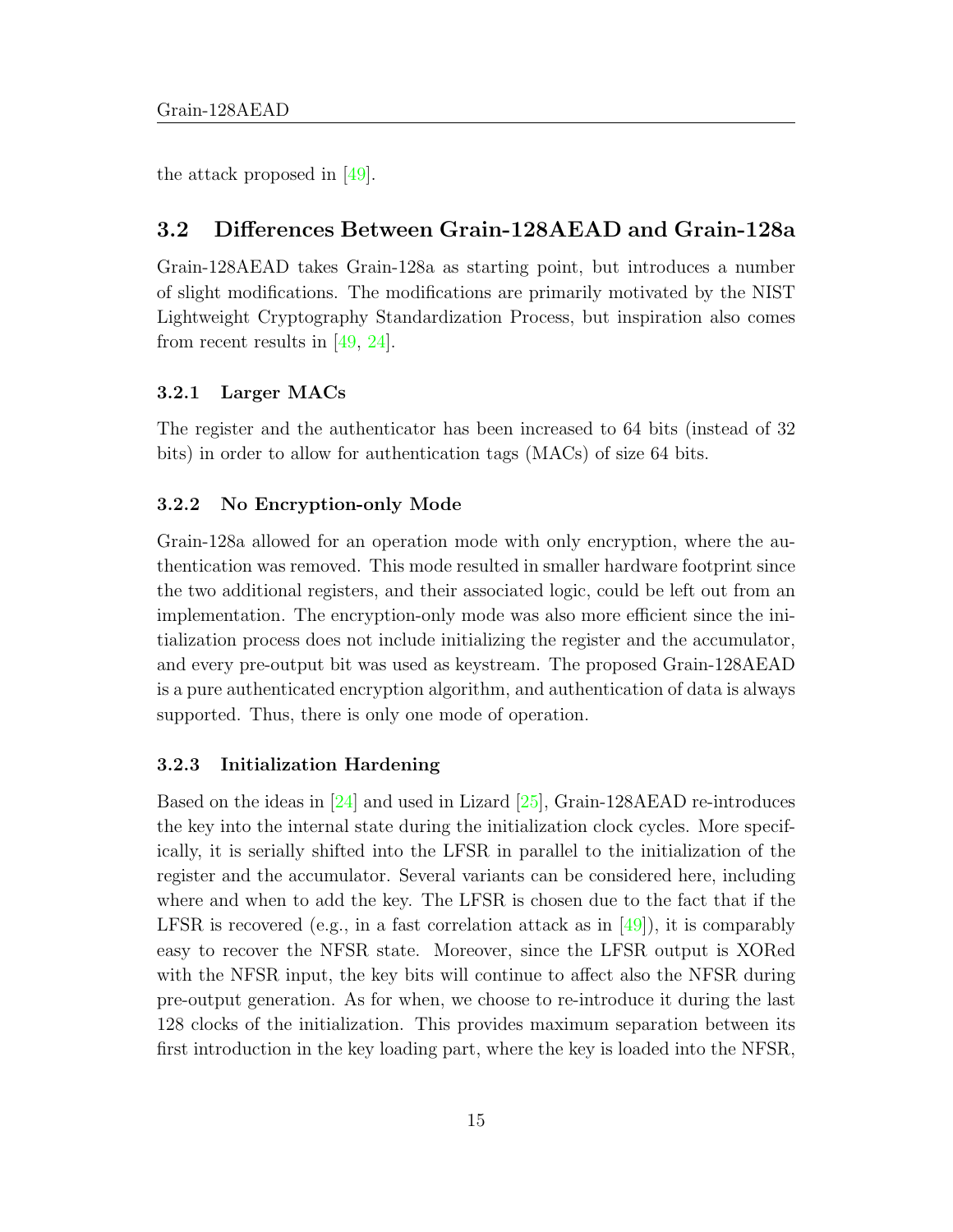and when it is re-introduced. Relations between keys are e.g., more difficult to exploit if the key is properly mixed into the state before the key is re-introduced.

By introducing the key as the last part of the initialization, we achieve the attractive effect that a state recovery attack does not immediately imply key recovery, as was the case for previous versions of Grain. While a state recovery would still render the cipher to be considered broken, the practical effect to deployed devices is highly limited. Recovering the state will only compromise the security of the current message, and not all messages using the same key.

#### 3.2.4 Keystream Limitation

Grain stream ciphers have been designed to allow for encrypting large chunks of data using the same key/nonce pair. Previously, the Grain ciphers have not had any explicit limitation on the keystream length. However, to rule out attacks that use very large keystream sequences, Grain-128AEAD restricts the number of keystream bits for each key/nonce to  $2^{80}$ . We believe that this is well above what will be needed in the foreseeable future. Restricting the number of keystream bits will also make attacks that use linear approximations more difficult, e.g., [\[49\]](#page-35-2).

## <span id="page-15-0"></span>3.3 Design Choices for Individual Building Blocks

In this section we motivate design choices for the individual building blocks in Grain-128AEAD. We also specify any security relevant properties for the involved building blocks.

#### 3.3.1 LFSR and NFSR

The key size of Grain-128a is 128 bits. Due to Time/memory/Data tradeoff attacks, the usual strategy is to have a state size that is at least twice the key size. Imposing restrictions on the keystream could make it possible to relax this requirement. However, a redesign of the shift registers would also require a redesign of the involved functions. Such a significant redesign would make it more difficult to re-use the built up knowledge from previous analysis of the Grain ciphers, in particular Grain-128AEAD.

#### 3.3.2 Increasing the Throughput

The throughput of Grain-128AEAD, similar to the other Grain ciphers, can be easily increased by adding more copies of the Boolean functions  $f, g$ , and  $h$ . To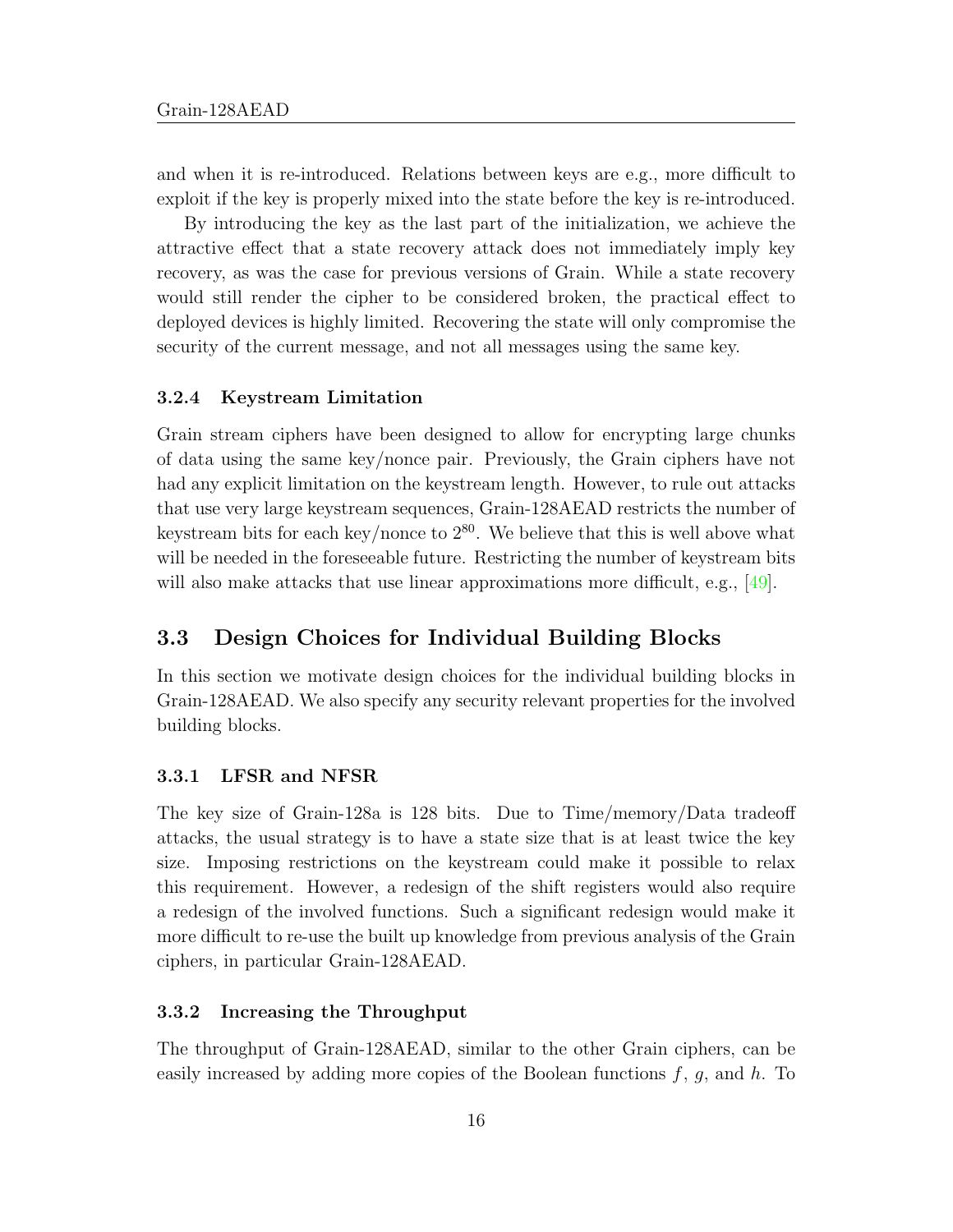simplify the implementation of the throughput increase up to a factor 32, the Boolean functions do not use the 31 right-most taps of the LFSR and NFSR. The effect of the additional hardware does not necessarily give a linear increase in throughput when clocking at maximum frequency, as can be seen in Section [5,](#page-24-1) but for moderate clock frequencies, the increase is linear.

### 3.3.3 Choice of  $f$

The feedback polynomial of the LFSR has two main requirements. First, it must be a primitive polynomial, and second, it must have enough taps to resist correlation attacks, but few taps in order to minimize the hardware cost. To meet these requirements we choose a primitive polynomial of weight 7, i.e., the linear recurrence relation of the generated sequence consists of 7 bits.

#### 3.3.4 Choice of  $q$

The feedback function for the NFSR is used to create nonlinear relations between state bits. Its degree must be high enough to resist cube attacks and its nonlinearity and resiliency must be high enough so that linear approximations have small bias and also consists of many terms. Due to cube attacks on Grain-128 [\[18\]](#page-32-2), it seems not enough to have a function of degree 2. Thus, the degree used in Grain-128AEAD (as in Grain-128a) is increased to 4. The function

$$
b(x) = x_0x_1 + x_2x_3 + x_4x_5 + x_6x_7 + x_8x_9 + x_{10}x_{11} + x_{12}x_{13}
$$

$$
+x_{14}x_{15}x_{16} + x_{17}x_{18}x_{19} + x_{20}x_{21}x_{22}x_{23},
$$

has nonlinearity 8356352. The resiliency of the function is strengthened by adding 5 linear terms. As a result, the NFSR feedback function  $q(x)$  is balanced, has nonlinearity  $2^5 \cdot 8356352 = 267403264$ , and resiliency 4. There are  $2^{14}$  linear approximations of g with bias  $\epsilon_g = 63 \cdot 2^{-15} < 2^{-9}$ .

#### 3.3.5 Choice of Pre-output Function

The pre-output function takes input from both the NFSR and LFSR. Similarly to q, the output function consists of one nonlinear  $(h)$  and one linear part. The nonlinear function  $h$  has nonlinearity 240, and adding 8 variables linearly gives a total nonlinearity of the pre-output function of  $2^8 \cdot 240 = 61440$ . There are in total 2<sup>8</sup> linear approximations with the highest bias  $\epsilon_h = 2^{-5}$ .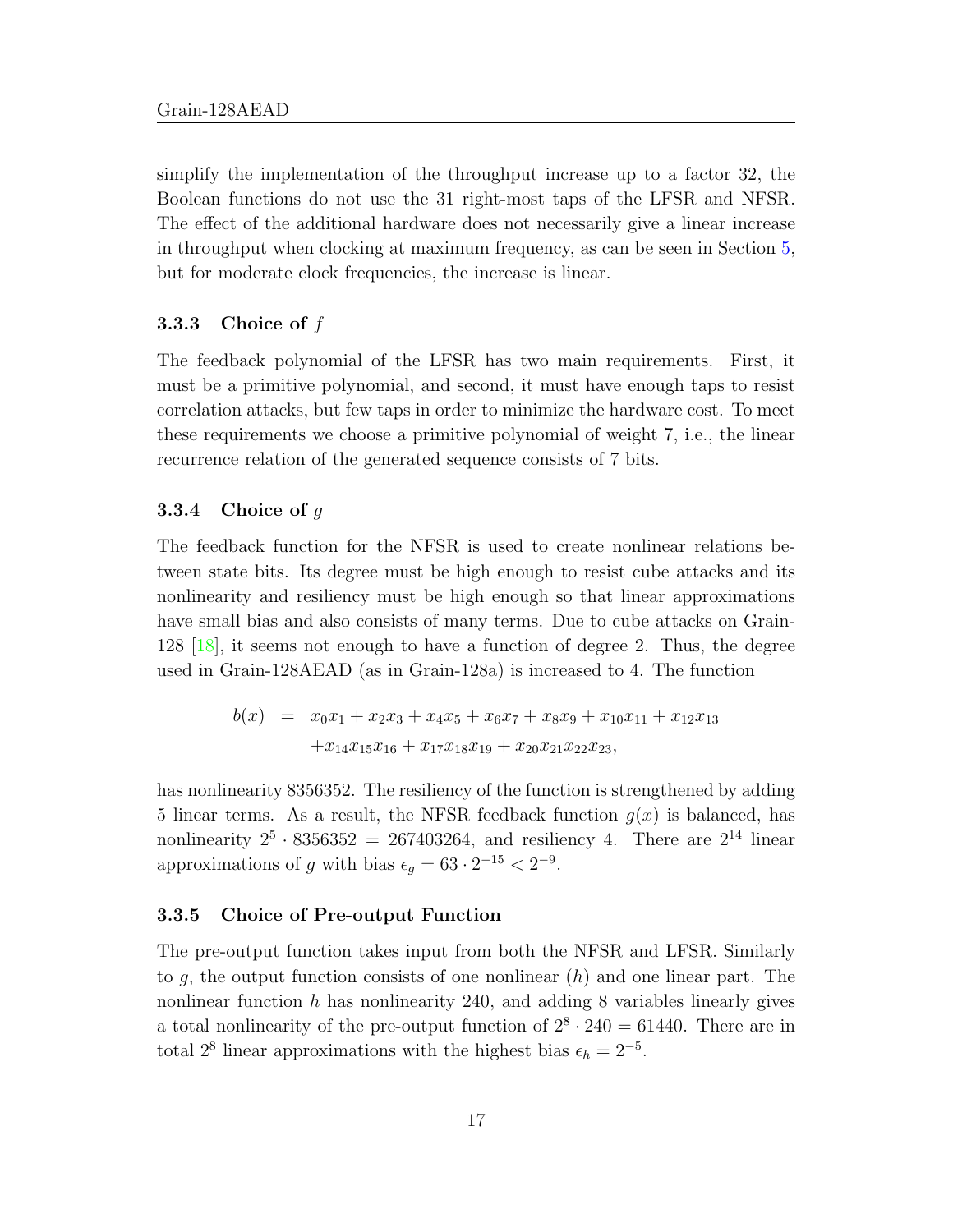#### <span id="page-17-0"></span>3.3.6 Authentication of Messages

The authentication mechanism in Grain-128AEAD is based on universal hash functions, introduced in [\[53\]](#page-36-1). The sender and the receiver agrees on a hash function from a family of hash functions and hashes the message with this hash function. Then, the hash is encrypted. The actual implementation of this authentication mechanism dates back to the work of Krawczyk in [\[37\]](#page-34-3), and further discussed in [\[55\]](#page-36-2). For hashing, the message is multiplied by a Toeplitz matrix defined by an  $\epsilon$ -biased sequence.

$$
\begin{bmatrix} t_0 \\ t_1 \\ \vdots \\ t_{w-1} \end{bmatrix} = \begin{bmatrix} k_{-1} & k_0 & k_1 & \dots & k_{L-2} \\ k_{-2} & k_{-1} & k_0 & \dots & k_{L-3} \\ \vdots & \vdots & \vdots & \ddots & \vdots \\ k_{-w} & k_{-w+1} & k_{-w+2} & \dots & k_{L-1-w} \end{bmatrix} \begin{bmatrix} m_0 \\ m_1 \\ \vdots \\ m_{L-1} \end{bmatrix}
$$

The Toeplitz matrix multiplication is implemented using the shift register R and the accumulator A as follows. Interpret the matrix columns as

$$
R_0 = [k_{-w}, \ldots, k_{-1}], R_1 = [k_{-w+1}, \ldots, k_0], \ldots, R_{L-1} = [k_{L-1-w}, \ldots, k_{L-2}].
$$

Then, all w entries in  $R_0$  are multiplied by  $m_0$ , all w entries in  $R_1$  are multiplied by  $m_1$  etc. Moreover,  $R_i$  is just  $R_{i-1}$  shifted left by one step. Thus, we can implement this using a shift register with starting state  $R_0 = [k_{-w}, \ldots, k_{-1}]$  and an accumulator A as

$$
A \leftarrow A \oplus R_i m_i,
$$

i.e., if the message bit  $m_i$  is one, we update the accumulator by adding the shift register content, otherwise we do nothing. Then we shift in the next keystream bit into the register. A 64-bit keystream block, here seen as a "one-time pad", is added to the accumulator in order to encrypt the hash. Instead of taking this from the end of the keystream, this is extracted as part of the initialization phase of the cipher, i.e., when the accumulator is initialized with keystream bits.

It is well known, see [\[37,](#page-34-3) [55\]](#page-36-2), that if the sequence defining the Toeplitz matrix is  $\epsilon$ -biased, then the substitution probability for the MAC is  $P_S \leq 2^{-w} + 2\epsilon$ , where  $w$  is the size of the tag. This provides a provable bound for the security of the MAC, as well as a straight-forward hardware implementation of the authentication mechanism. In Grain-128AEAD, the sequence defining the Toeplitz matrix is taken from the pre-output sequence. Alternative approaches would be to take this sequence as part of the state, thereby removing the need for the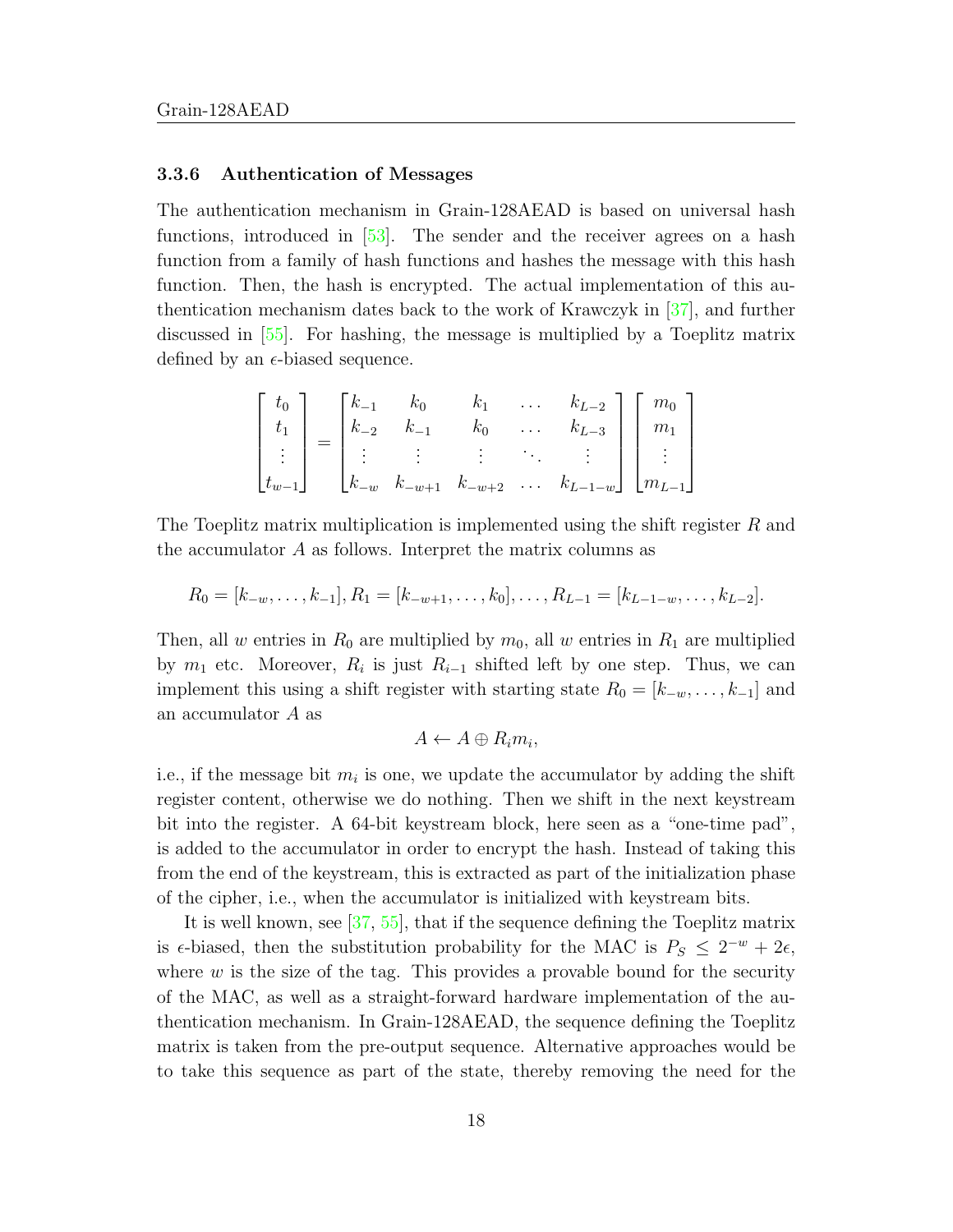extra shift register R. Yet another approach would be to compute an additional output function used for the authentication. This would double the speed as we would not have to take every second output bit for authentication and encryption respectively. However, using the pre-output allows us to relate the security of the MAC to the security of the stream cipher.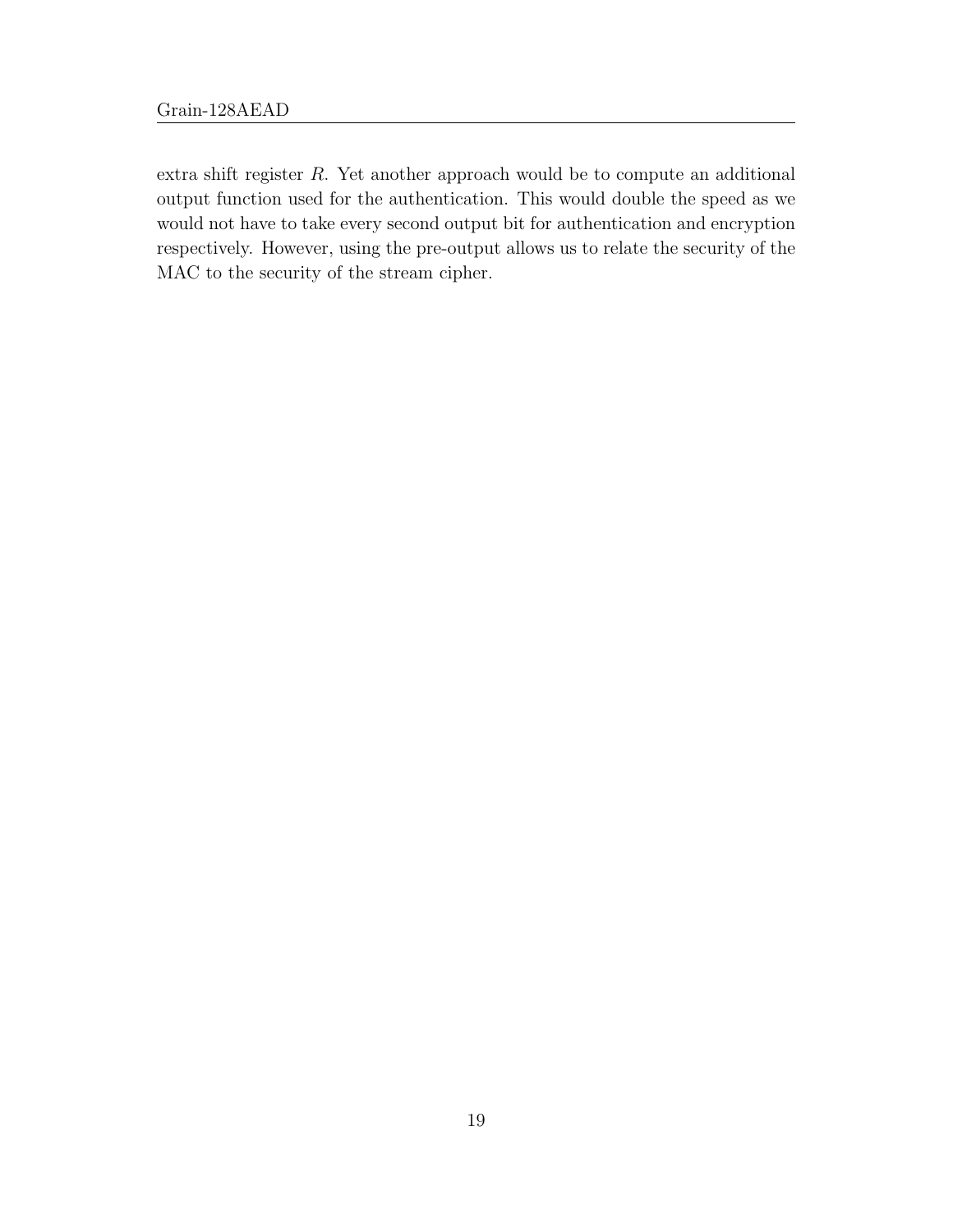## <span id="page-19-0"></span>4 Security Analysis and Cryptanalytic Attacks

The security of the Grain family of stream ciphers has been investigated by a large number of third party analysts, publishing various analysis results on the different variants of Grain. Since its first introduction in 2005, much have been learned about the construction and the design approach. There have also been several published ciphers inspired by the design, e.g., Sprout [\[2\]](#page-30-1) and its successor Plantlet [\[43\]](#page-35-3). Also Fruit [\[22\]](#page-32-4) and Fruit-80 [\[1\]](#page-30-2) are based on the same design idea. These ciphers have in common that they attempt to realize extremely resource constrained encryption. To minimize the hardware footprint, the key is assumed to be stored in non-volatile memory (NVM) on a device, and this memory is made part of the cryptographic algorithm. Since the key needs to be stored on a device anyway, using the key directly from NVM in the algorithm does not impose additional hardware to the construction. This is not the case for Grain, as we allow the key to be updated in the device, and the key storage is not a part of the cipher. Still, the fact that the above mentioned ciphers use the Grain design idea shows that the design seems to be very suitable for lightweight cryptography.

## <span id="page-19-1"></span>4.1 General Security Analysis

A main class of attacks on stream ciphers is the Time/Memory/Data tradeoff (TMD-TO) attack, an efficient method of finding either the key or the state of ciphers by balancing between time, memory and keystream data. This can sometimes be much more efficient and more practically applicable than a simple exhaustive key search attack. Some stream ciphers are vulnerable to TMD-TO attacks and their effective key lengths could then be reduced. This typically happens if the state size is too small. A famous practical TMD-TO attack on  $A5/1$  was given in [\[12\]](#page-31-2).

A TMD-TO attack consists of two parts. The first is a preprocessing phase, during which a table is constructed. The mapping of different keys or internal states to some keystream segment is computed and stored in the table. It is sorted on keystream segments and this process is assumed to use time complexity P and memory  $M$ . In the second (real-time) phase, the attacker has intercepted  $D$ keystream segments and search for a collision with the table with time complexity T. A collision will recover the corresponding input. By a trade-off between parameters  $P, D, M$ , and  $T$ , attackers can devise attacks according to available time, memory and data. Examples of tradeoffs are Babbage-Golic (BG) [\[4,](#page-30-3) [23\]](#page-33-4)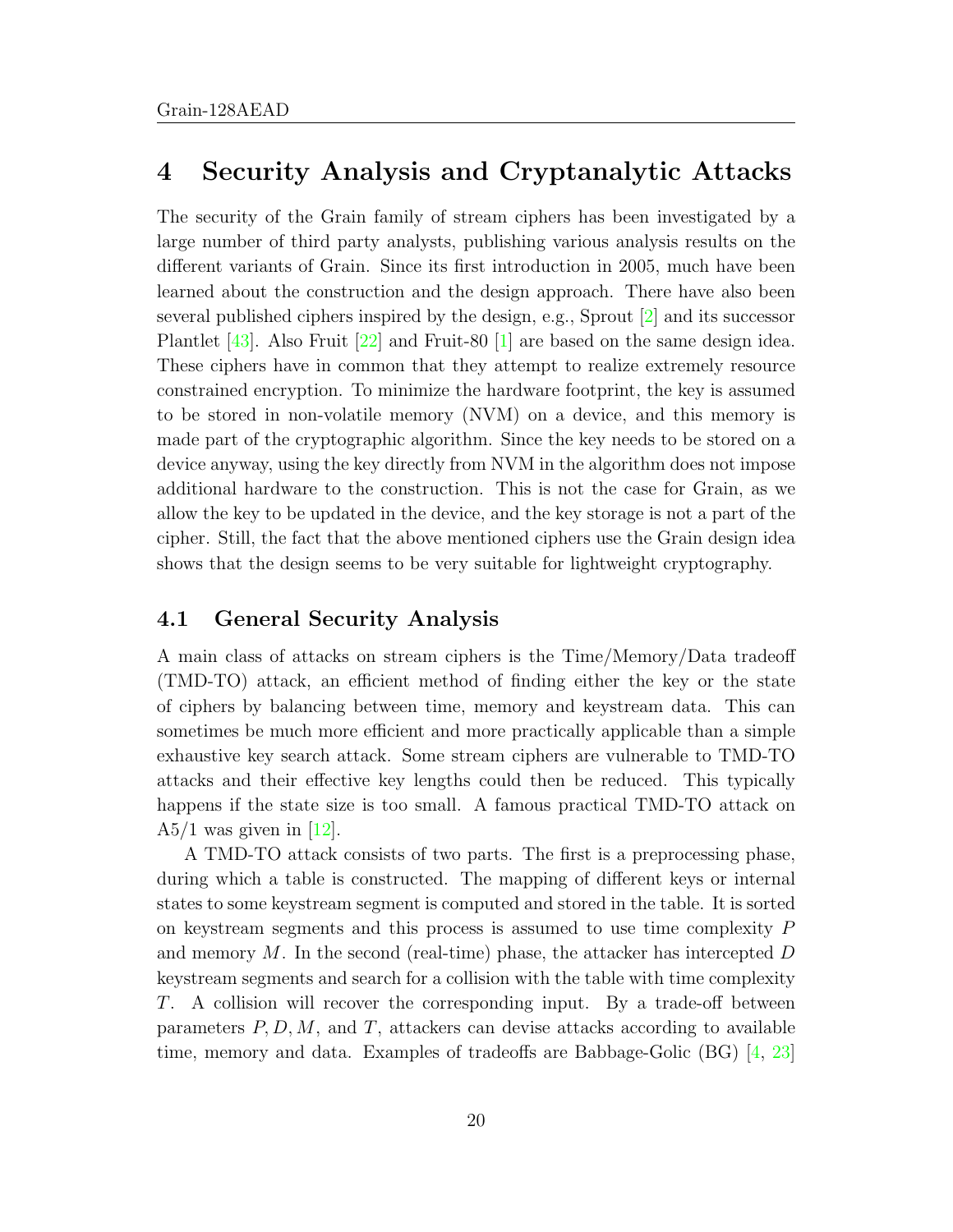and Biryukov-Shamir (BS) [\[11\]](#page-31-3) with curves  $TM = N$ ,  $P = M$  with  $T \le D$ ; and  $MT^{2}D^{2} = N^{2}$ ,  $P = N/D$  with  $T \geq D^{2}$ , where N is the input space, respectively.

For Grain-128AEAD, attackers have no direct way to reconstruct the internal state, since the cipher has an internal state of size 256 bits (128-bit LFSR + 128-bit NFSR), i.e.  $N = 2^{256}$ . The best attack complexity achieved under BG tradeoff is with  $T = M = D = N^{1/2} = 2^{128}$ , which is not favourable compared to exhaustive key search. Also the BS tradeoff does not give complexity parameters of particular interest. Some improvements to TMD-TO attacks can be achieved through so-called BSW sampling [\[12\]](#page-31-2) and the performance of such an approach is characterized by the sampling resistance of the stream cipher. Various generalizations of the concept of sampling resistance can be considered, e.g. [\[32\]](#page-33-5), but it seems unlikely that this will lead to an attack with better performance than a standard Hellman-type time-memory tradeoff attack on the keyspace, a generic attack applicable to any cipher. Also, our limit on the length of keystreams affects such attacks.

Another class of general attacks are algebraic attacks, where the attacker derives a system of nonlinear equations in unknown key bits or unknown state bits and then solves the system. In general, solving a system of nonlinear equations is not known to be solvable in polynomial time, but there might be special cases that can be solved efficiently  $[15]$ . Due to the NFSR, the degree of the equations will gradually increase and it does not look promising to try to derive a system of nonlinear equations due to this property as well as the algebraic degree of the h function.

A general cryptanalytic technique is a guess-and-determine attack, where one guesses parts of the state and then from the keystream tries to determine other parts of the state. The goal is to guess as few positions as possible and determine as many as possible from equations involving the keystream. Again, since the dependence between a keystream symbol and the state includes many different positions in the state and some of them in nonlinear expressions, one has to guess a large portion of state variables in order to use an equation to determine a single state variable.

Being a binary additive stream cipher, Grain-128AEAD does not allow reuse of a key/nonce pair since this will leak information about the corresponding plaintexts. Moreover, since Grain-128AEAD closely resembles Grain-128a, a key/nonce pair used in one cipher may also not be reused in the other. Such cross-cipher key/nonce reuse in a related cipher model is outside the security model of Grain-128AEAD.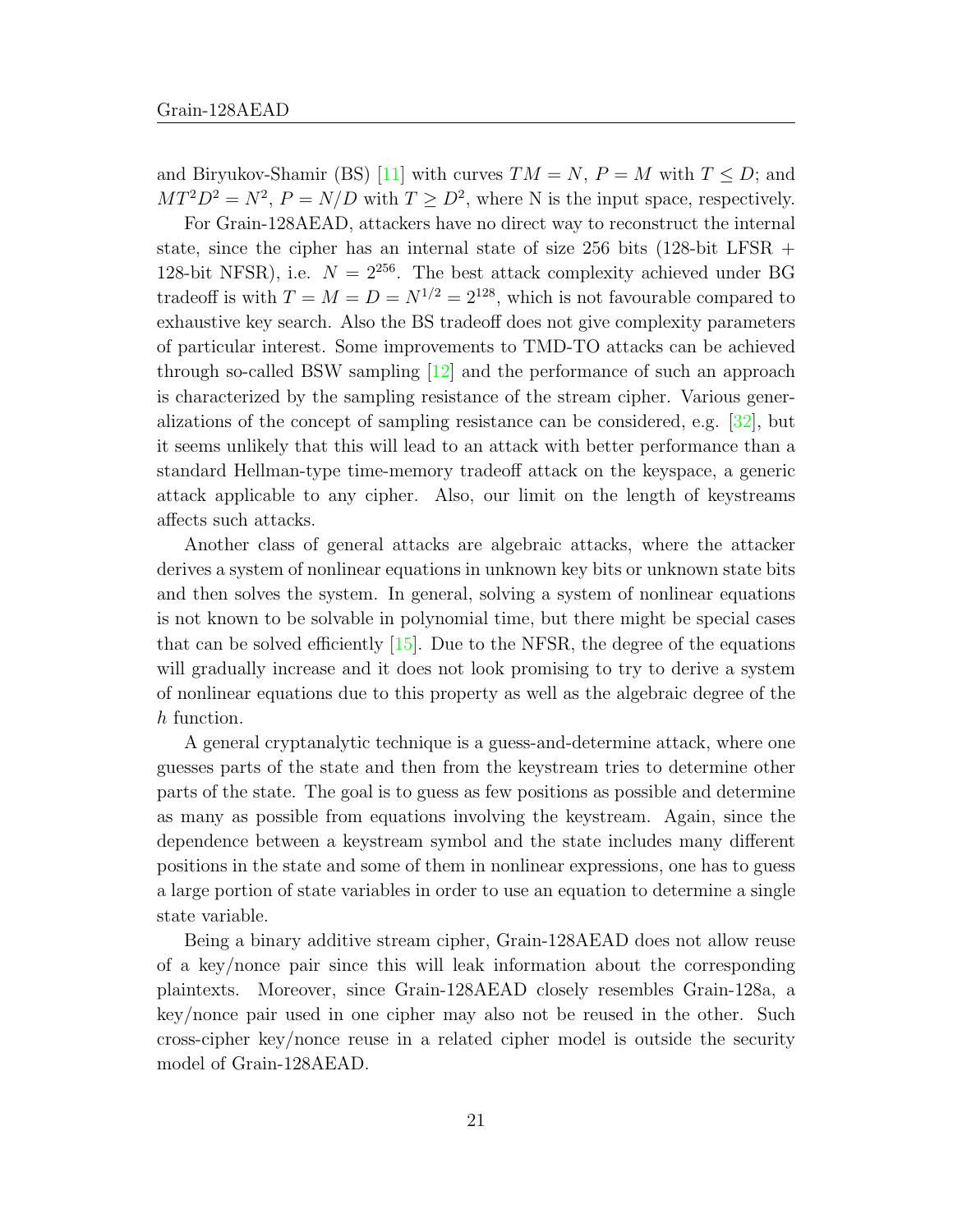In the subsequent subsections, we now describe the attacks that we consider as the main threat against lightweight stream ciphers in general and Grain-128AEAD in particular.

### <span id="page-21-0"></span>4.2 Linear Approximations

It is always possible to find a linear combination or the output bits that is unbalanced. In  $[41]$ , it was shown that by using linear approximations of the functions  $g$  and  $h$  in Grain, an expression for the bias of a linear combination of output bits can be given. For sake of simplicity, we here include all bits in the output function when we refer to the function h. Let  $\epsilon_g$  and  $\epsilon_h$  be the bias of the two nonlinear functions, and let  $A_g$  and  $A_h$  be linear approximations of the two functions, i.e.,

$$
\Pr\{A_g = g\} = 1/2 + \epsilon_g,
$$
  

$$
\Pr\{A_h = h\} = 1/2 + \epsilon_h.
$$

Then, a time invariant linear combination of keystream bits and LFSR bits can be found that, using the piling-up lemma  $[40]$ , has the bias

$$
\epsilon = 2^{(\eta(A_h) + \eta(A_g) - 1)} \cdot \epsilon_g^{\eta(A_h)} \cdot \epsilon_h^{\eta(A_g)},
$$

where  $\eta(A_q)$  and  $\eta(A_h)$  denotes the number of NFSR state variables that are used in the approximations  $A_g$  and  $A_h$  respectively. In order to get an expression involving only keystream bits, shifted versions of this function (according to the LFSR recurrence relation) can be added. This will again lower the bias according to the piling-up lemma. Finding and using a low-weight multiple of the LFSR polynomial can be used to improve the bias (see e.g., [\[50\]](#page-35-4)).

Since it is always possible to find a biased linear approximation of the Boolean functions q and h, biased relations in keystream bits will always exist. The functions in Grain-128AEAD have thus been designed to make this bias low. For the function g, we have  $\epsilon_g < 2^{-9}$  and  $\eta(A_g) = 5$ , and for the function h (including the linearly added bits), we have  $\epsilon_h < 2^{-5}$  and  $\eta(A_h) = 7$ . This will give  $\epsilon < 2^{-77}$ for this linear approximation (which also includes LFSR bits).

### <span id="page-21-1"></span>4.3 Correlation Attacks

Grain-128a was designed to resist conventional (fast) correlation attacks that exploit correlations between the state of the LFSR and the corresponding key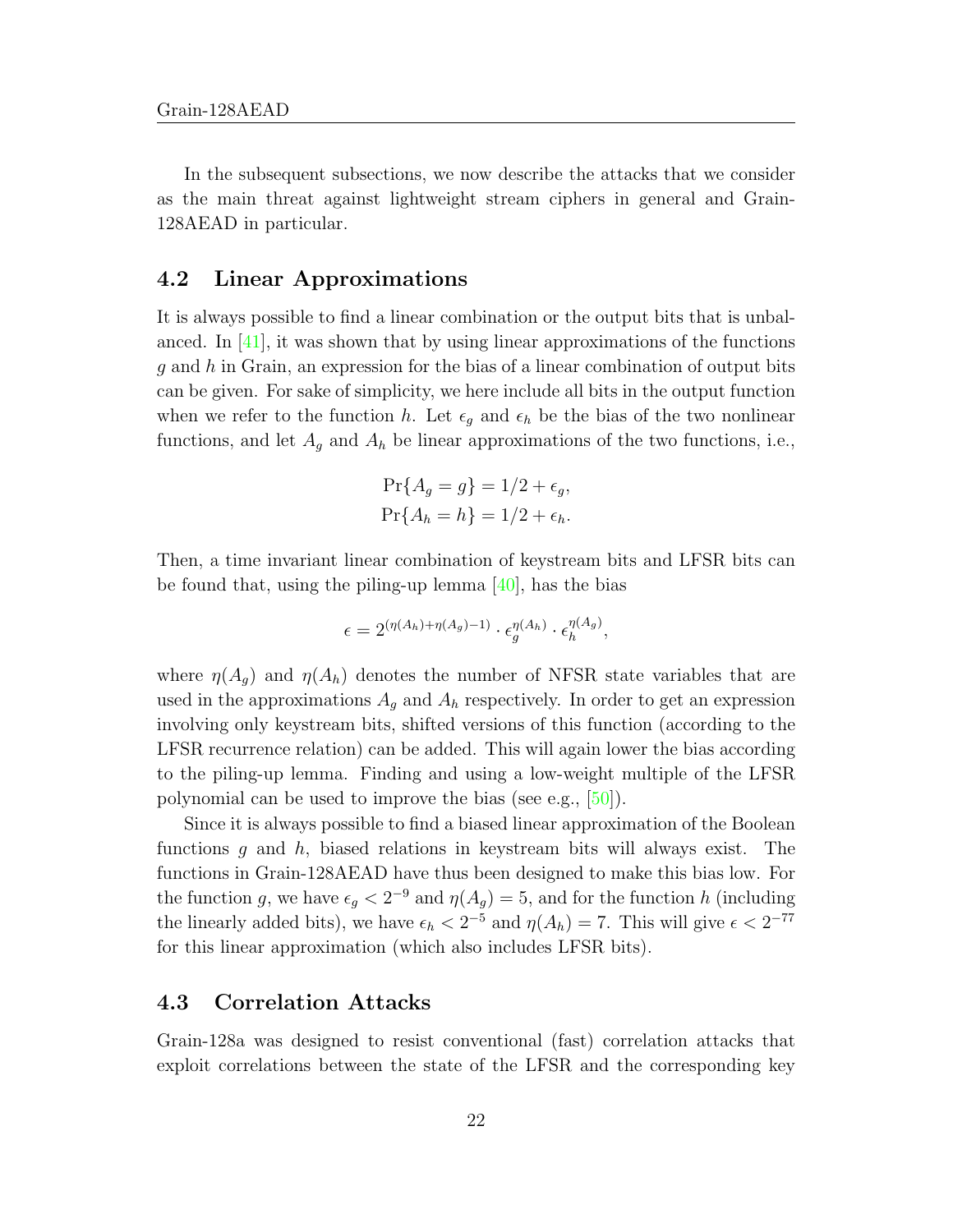stream. There has been devised a fast correlation attack on small state Grainlike stream ciphers in [\[54\]](#page-36-3). Due to a much bigger state, this attack does not apply to Grain-128a. On the other hand, a recent paper [\[49\]](#page-35-2) reveals that there are multiple linear approximations in Grain-128a that together with a viewpoint based on a finite field allow a fast correlation attack on the raw encryption mode of Grain-128a (and on the other members of the Grain family), where every keystream bit is assumed to be accessible by an opponent. This attack recovers the state of Grain-128a with data and time complexity of about  $2^{114}$ . The data needs to come from the same secret key and the same nonce.

It should be noted that this fast correlation attack does not apply to Grain-128a in authentication mode, as then only every second key stream bit may be accessible to an opponent. In addition, Grain-128AEAD limits the keystream length to  $2^{80}$  bits for a same secret key and nonce. Thus, these fast correlation attacks do not apply to Grain-128AEAD.

## <span id="page-22-0"></span>4.4 Chosen IV Attacks

A variety of chosen IV attacks on Grain have been proposed, in both fixed key scenario as well as in the related key setting, and either for distinguishing purpose or for key recovery. In a fixed key scenario, chosen IV attacks have been devised on reduced-round versions using conditional differentials and using cube attacks, or combinations of both [\[36,](#page-34-6) [38,](#page-34-7) [21,](#page-32-6) [39\]](#page-34-8). On Grain-128, a dynamic cube attack has been developed that succeeds in finding the secret key for the full 256-round initialization for a fraction of keys, [\[18\]](#page-32-2). Dynamic cube attacks have not been successful on Grain-128a thus far. Most of these results are experimental in nature, and do work only if the computational effort is practically feasible.

More recently, division property has been developed to improve cube attacks. Division property is an iterated technique for integral distinguishers introduced by Todo, in [\[48\]](#page-35-5) and was applied initially to block ciphers. It turned out that it also applies to the initialization of stream ciphers, not only for distinguishers but also for key recovery. As opposed to conventional cube attacks, it can provide theoretical results. The latest result on Grain-128a in this direction is a key recovery on 184 initialization rounds,  $[51]$ . The data complexity is  $2^{95}$ , and the computational complexity corresponds to about  $2^{110}$  operations.

An attack that reaches the largest number of initialization rounds of Grain-128a in a fixed key scenario thus far is a conditional differential distinguishing attack and reaches 195 initialization rounds, but it works only for a fraction of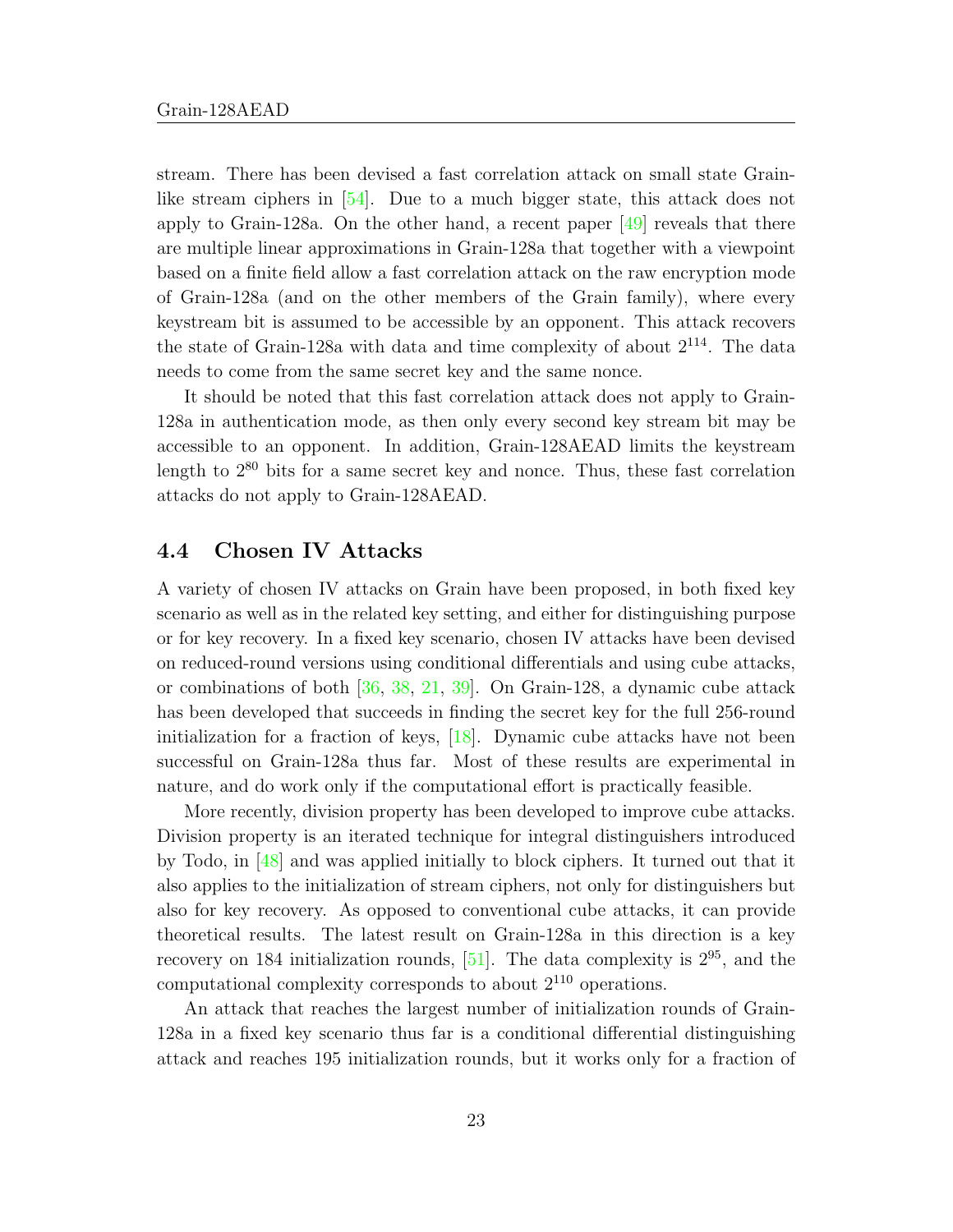all keys, [\[39\]](#page-34-8).

As a result, there exist no chosen IV attacks on full round initialization of Grain-128a in a single key scenario. The strengthened initialization procedure of Grain-128AEAD is expected to prevent such attacks even further.

The relevance of related key cryptanalysis of stream ciphers has been a subject of debate. A related key attack on Grain-128a in [\[17\]](#page-32-7) recovers the secret key with a computational complexity  $2^{96}$ , requiring  $2^{96}$  chosen IVs and about  $2^{104}$  keystream bits. It requires only 2 related keys. Another related key attack in [\[8\]](#page-31-4) recovers the secret key using  $2^{64}$  chosen IVs and  $2^{32}$  related keys, where these figures need to be multiplied by some factor (about  $2^8$ ).

Due to the modified initialization procedure, related key attacks on Grain-128AEAD are generally expected to become harder than those known on Grain-128a. This refers in particular to attacks in the spirit of [\[17\]](#page-32-7) and [\[8\]](#page-31-4).

## <span id="page-23-0"></span>4.5 Fault Attacks

In the scenario of fault attacks on stream ciphers, the attacker is allowed to inject faults into the internal state, which means either flipping a binary value in memory or assigning a value to zero. By analyzing the difference in keystreams for the faulty and the fault-free case, one attempts to deduce the complete or some partial information about the internal state or the secret key. Fault attacks on stream ciphers have recently received some attention, starting with the work of Hoch and Shamir [\[28\]](#page-33-6). The most common methods of injecting faults is by using laser or through clock glitches. Fault attacks usually rely on assumptions that is beyond the model of cryptanalysis and for this reason one can often find rather efficient fault attacks on most ciphers. In some scenarios they are, however, not unrealistic and the exact complexity and the related requirements are of interest to study.

Fault attacks on the Grain family of stream ciphers were studied in [\[14\]](#page-31-5) and [\[34\]](#page-34-9). More recently, there was a number of papers providing improved attacks, [\[6,](#page-31-6) [45,](#page-35-7) [5,](#page-30-4) [7\]](#page-31-7). In [\[45\]](#page-35-7) the model is the most realistic one as it considers that the cipher has to be re-initialized only a few times and faults are injected to any random location and at any random clock cycle. No further assumptions are needed over location and timing for injections. In the attack one constructs algebraic equations based on the description of the cipher by introducing new variables so that the degrees of the equations do not increase. Following algebraic cryptanalysis, such equations based on both fault-free and faulty key-stream bits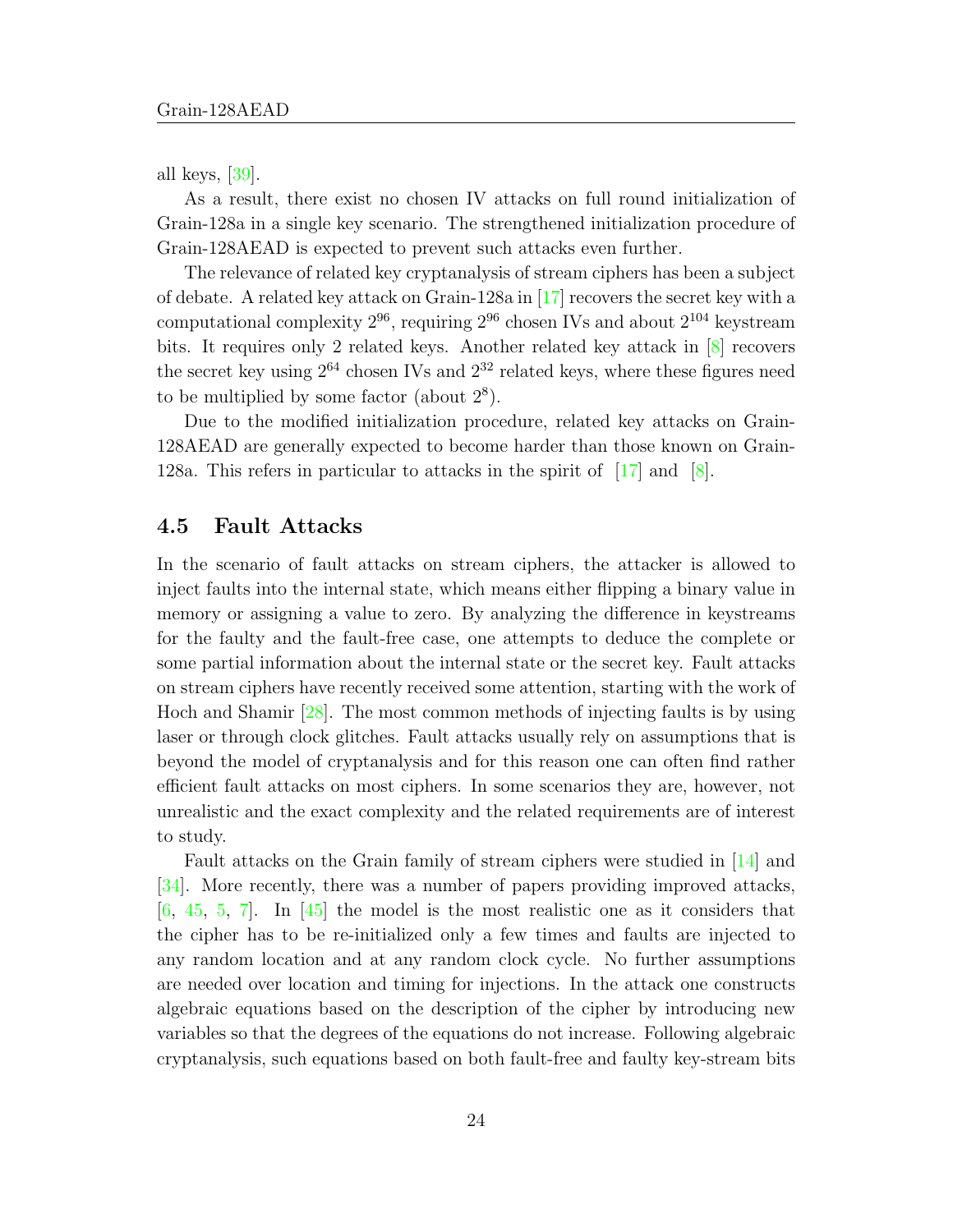are collected. Then a solving phase using the SAT Solver recovers the state of any Grain member in minutes, For Grain v1, Grain-128 and Grain-128a, it uses only 10, 4 and 10 injected faults, respectively.

We stress that we are not claiming resistance against fault attacks for Grain-128AEAD. Rather, when fault attacks is a realistic threat, one has to implement protection mechanisms against fault injection.

## <span id="page-24-0"></span>4.6 Security of the Authentication

As noted in Section [3.3.6,](#page-17-0) if the sequence defining the Toeplitz matrix is  $\epsilon$ -biased, then the substitution probability for the MAC is  $P_S \leq 2^{-w} + 2\epsilon$ , where w is the size of the tag. Since the pre-output sequence is used both for encryption and authentication, a substitution attack on the MAC is related to a finding linear relations in the pre-output sequence. From Section [4.2,](#page-21-0) we know that a linear relation involving pre-output and LFSR bits can be found that has bias around  $2^{-77}$ . This provides a comfortable security margin against substitution attacks on the authentication. Given this, we claim that the success probability of a substitution attack is close to  $2^{-64}$ , i.e., guessing the tag.

## <span id="page-24-1"></span>5 Hardware Implementation

Lightweight ciphers are important in constrained devices. A minimal design is desirable, e.g., minimum area and very low power consumption since they often must operate for an extended period of time, without a battery change. In some cases, devices run without its own power supply, something that is often the case with RFID tags.

<span id="page-24-2"></span>

| <b>Function</b>   | Gate Count |
|-------------------|------------|
| NAND <sub>2</sub> | 1.0        |
| NAND <sub>3</sub> | 1.5        |
| NAND <sub>4</sub> | 2.0        |
| XOR <sub>2</sub>  | 2.5        |
| XOR <sub>3</sub>  | 6.5        |
| Flip flop         | 80         |

Table 1: The gate count for different functions.

Grain-128AEAD can be constructed using primitive hardware building blocks,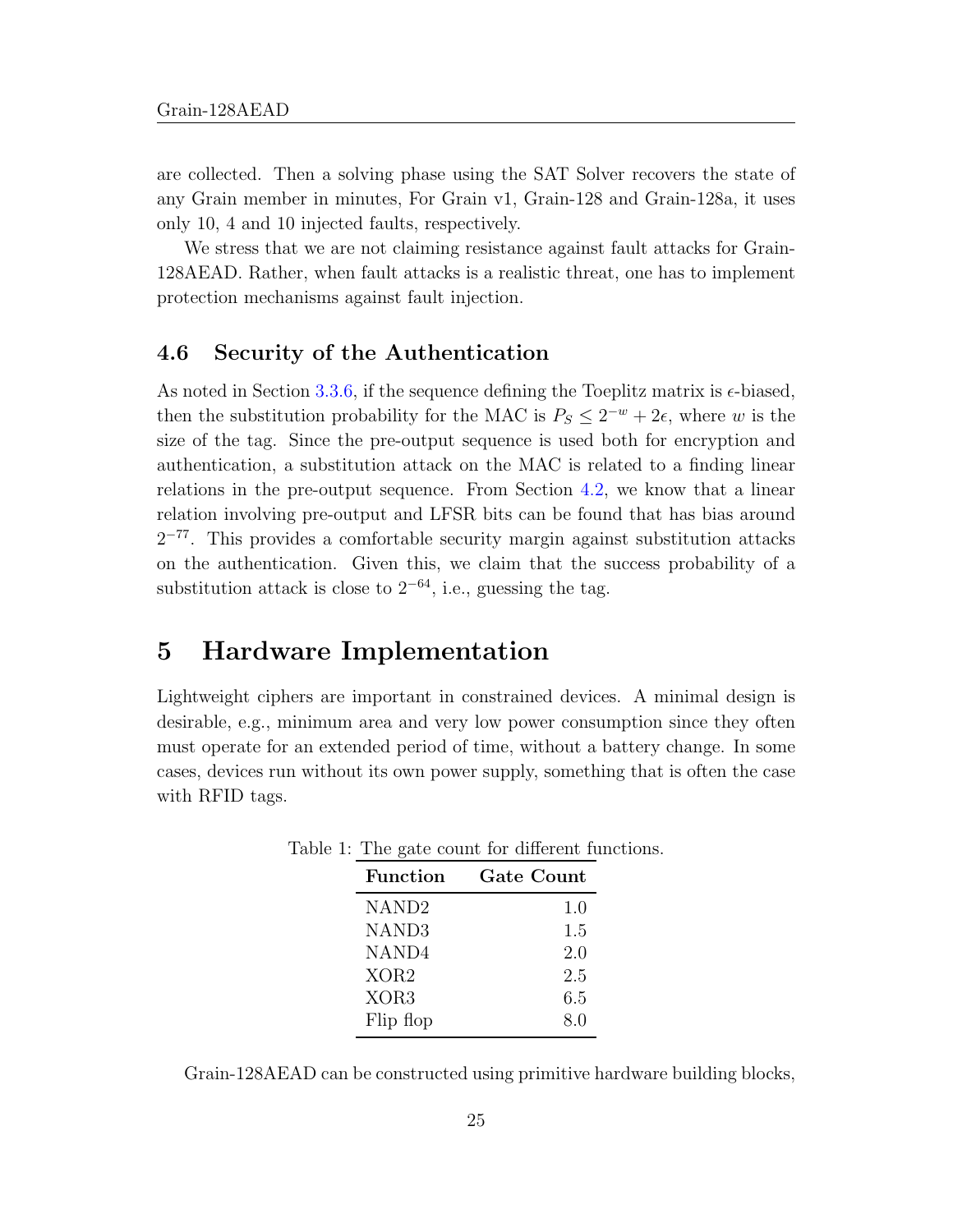such as NAND gates, XOR gates and flip flops. In order to get an idea of the hardware footprint related to an implementation of the cipher, we implement the stream cipher using 65 nm library from ST Microelectronics, stm065v536. For synthesis and power simulation, the Synopsys Design Compiler 2013.12 is used. It can be noted that the result is highly dependent on what kind of gates are available and how the tool utilizes the standard cells. We define a 2-input NAND gate to have a gate count of 1 and other gate counts are given in relation to this NAND gate. An excerpt from the standard-cell library documentation is given in Table [1.](#page-24-2)

<span id="page-25-0"></span>

|                       | Gate Count |        |         |  |
|-----------------------|------------|--------|---------|--|
| <b>Building Block</b> | $s=1$      | $s=2$  | $s=32$  |  |
| <b>LFSR</b>           | 1024       | 1024   | 1024    |  |
| <b>NFSR</b>           | 1024       | 1024   | 1024    |  |
|                       | 19         | 38     | 608     |  |
| g                     | 62.5       | 125    | 2000    |  |
| h.                    | 41.5       | 83     | 1328    |  |
| Control logic         | 219.5      | 475.5  | 942.5   |  |
| Accumulator           | 512        | 512    | 512     |  |
| Register              | 512        | 512    | 512     |  |
| Accumulator logic     | 224        | 224    | 4160    |  |
| Total                 | 3638.5     | 4017.5 | 12110.5 |  |

Table 2: Gate count for the different building blocks, for different levels of parallelization, s.

We synthesize the design and extract the gate count for each building block. A summary of the gate count for each building block, and for different parallelization levels, is given in Table [2.](#page-25-0) The control logic and accumulator logic is extra circuitry and state machines for controlling the stream cipher, i.e., loading key and nonce, multiplexing data, etc.

The gate count remains constant during synthesis, but the physical area, power and speed changes based on the optimization techniques employed. First, we synthesize the design at clock frequency 100 kHz. The design is synthesized for three levels of parallelization; 1, 2, and 32 times. The result is given in Table [3.](#page-26-2)

We also synthesize for the maximum possible speed, to achieve maximum throughput, without constraints on area. The results are given in Table [4.](#page-26-3)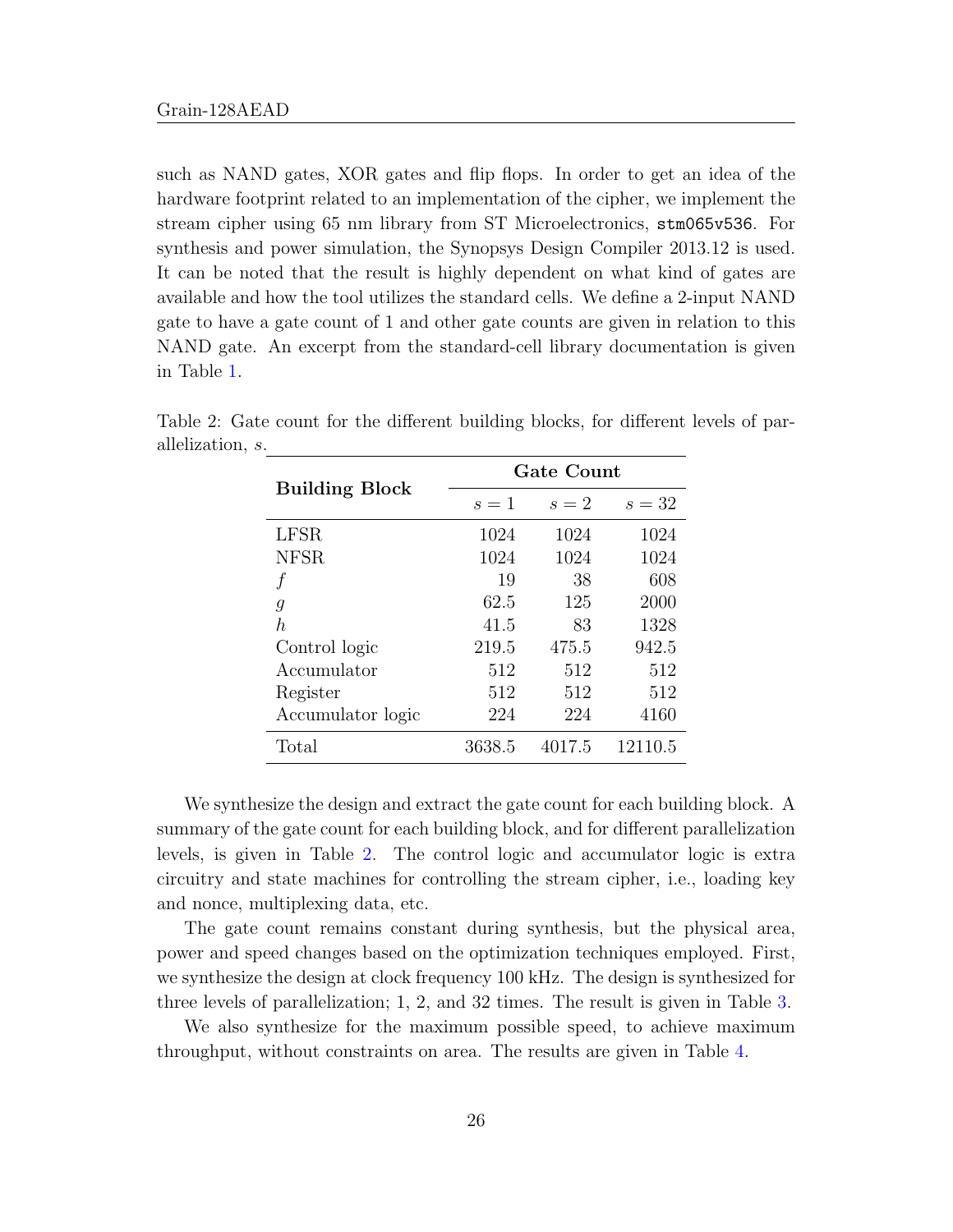<span id="page-26-2"></span>

| Parallelization | Area            | Power            | Throughput            |
|-----------------|-----------------|------------------|-----------------------|
|                 | 4934 $\mu m^2$  | $313 \text{ nW}$ | $50 \; \text{kbit/s}$ |
|                 | 5336 $\mu m^2$  | $368$ nW         | $100 \text{ kbit/s}$  |
| 32              | 16853 $\mu m^2$ | 574 nW           | $1600$ kbit/s         |

Table 3: Implementation results running at 100 kHz, for different levels of parallelization.

<span id="page-26-3"></span>Table 4: Implementation results running at maximum possible speed, for different levels of parallelization.

| Parallelization | <b>Speed</b> | Area             | Power            | Throughput             |
|-----------------|--------------|------------------|------------------|------------------------|
|                 | $1.12$ GHz   | $5258 \ \mu m^2$ | $3.6 \text{ mW}$ | $560$ Mbit/s           |
| $\overline{2}$  | $1.18$ GHz   | $5629 \ \mu m^2$ | $4.3 \text{ mW}$ | 1.18 $Gbit/s$          |
| 32              | 662 MHz      | 17632 $\mu m^2$  | $4.0 \text{ mW}$ | $10.59 \text{ Gbit/s}$ |

Note that we have not used any particular optimization techniques in the implementation and we expect that these figures can be further improved.

## <span id="page-26-0"></span>6 Advantages and Limitations

## <span id="page-26-1"></span>6.1 Suitability of Grain-128AEAD in IoT/Embedded Systems

Grain-128AEAD can be very suitable in Internet of things (IoT) and embedded systems. Strong advantages of Grain-128AEAD and its precedent versions can be seen in its industrial relevance.

Since around 2004, RFID systems which typically consist of tags, tag readers, and servers, have become popular in various industry domains. Through the eSTREAM competition process, the security and the performance of the Grain family has been widely recognized. This has led to the development of the standard ISO/IEC 29167-13:2015 [\[30\]](#page-33-7) specifying Grain-128a for RFID systems.

For the coming years, one of the most important embedded systems is automotive system. Modern vehicles provide services based on subsystems. One example is the automotive Passive Keyless Entry and Start (PKES) systems where the key fob communicate with one of the Electronic Control Unit (ECU)s when the driver approaches his vehicle.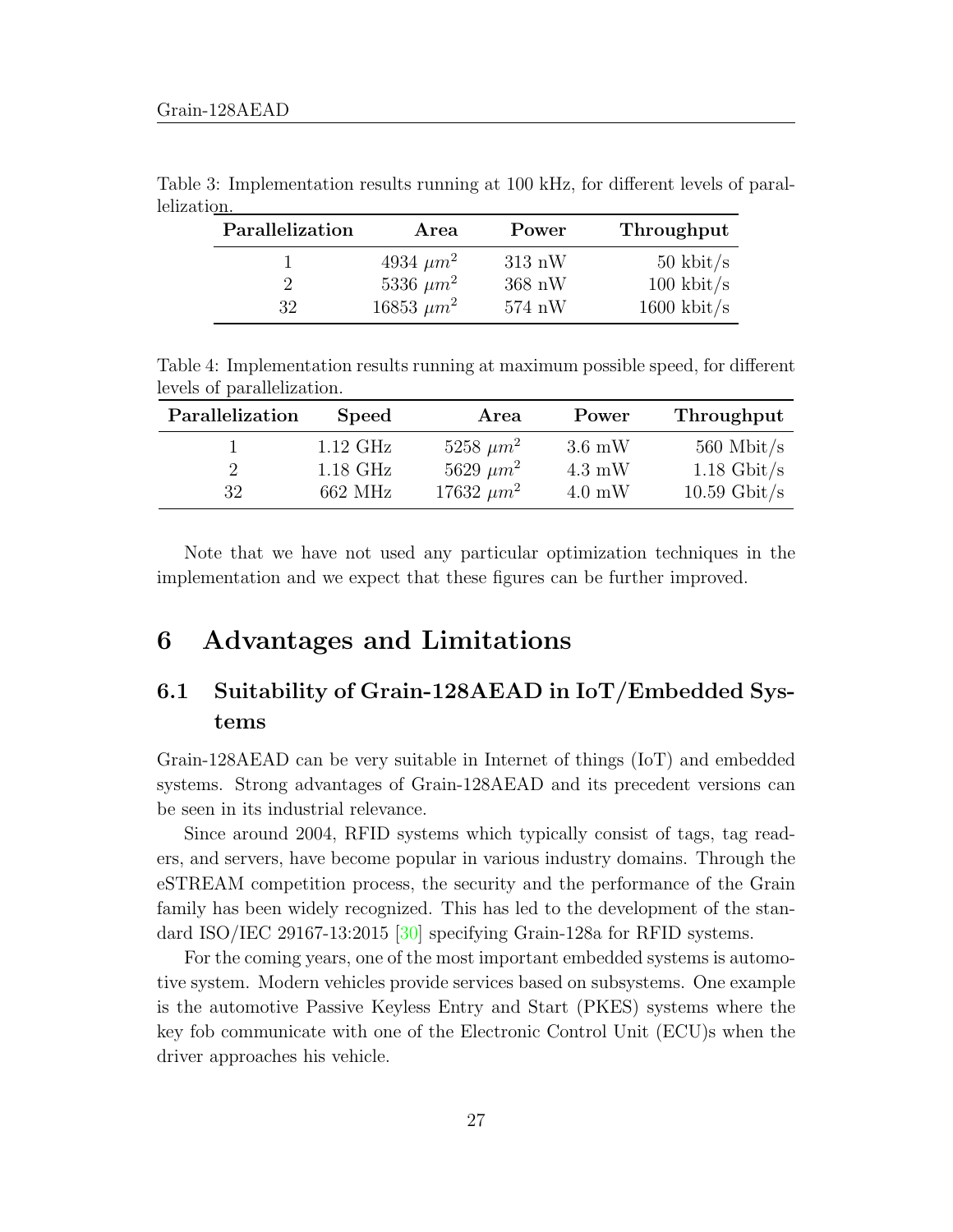Since 2010, various kind of attacks [\[47\]](#page-35-8) have been mounted on PKES employed in real-world vehicles. To ensure the security against these attacks, we need cryptography. In case that the developers implement cryptography for vehicles of new or future models, it is reasonably expected that a cryptographic primitive is implemented in hardware on the key fob (RFID tag) and is implemented in embedded software on an in-vehicle ECU, which means the cryptographic primitive has to meet *both* hardware requirement and embedded software requirement.

We expect that Grain-128AEAD can be a very good option in this respect, given its competitive performance in hardware, reported in this document, as well as remarkable performance in embedded software. In fact, the passive IT70 RFID tag [\[29\]](#page-33-8) that Honeywell has designed for automotive applications implements the ISO/IEC 29167-13:2015 standard. On the other hand, it was reported at the FSE 2018 rump session [\[52\]](#page-36-4) that Grain-128a requires 164 byte of RAM and takes 385  $\mu$ s for 16-byte input data on ARM Cortex-M3, which is significantly better than AES and faster than the lightweight SKINNY-128-128 block cipher.

Another advantage of Grain-128AEAD for IoT applications can be seen in its use of the *mask*. In 2017, the IoT security standard ITU-T X.1362 [\[31\]](#page-33-9) specifying the Encryption with Associated Mask Data (EAMD) protocols for IoT has been published. It aims to meet severe realtime requirement in IoT/embedded systems by using the similar idea of mask to the mask used in Grain-128AEAD. The advantage of Grain-128AEAD over EAMD can be that Grain-128AEAD has less overhead than EAMD because Grain-128AEAD incorporate a mask at the primitive level while EAMD use the mask at the protocol level.

### <span id="page-27-0"></span>6.2 Other Aspects

- Grain-128AEAD is closely based on Grain-128a, which has been extensively analyzed by third parties. Also its predecessors, Grain v1 and Grain-128 have been thoroughly analyzed since the first introduction of Grain in 2005. This provides confidence in the design and can be seen as an advantage.
- Distinguishing attacks are not explicitly mentioned in the submission requirements from NIST. We note that many block cipher modes of operation allows for distinguishing attacks using roughly  $2^{b/2}$  keystream blocks, where b is the block size in bits. Grain has been designed to resist distinguishing attacks that use much longer keystream sequences than this fundamental bound. Thus, if resistance against distinguishing attacks is to be considered a security property, Grain-128AEAD provides a security advantage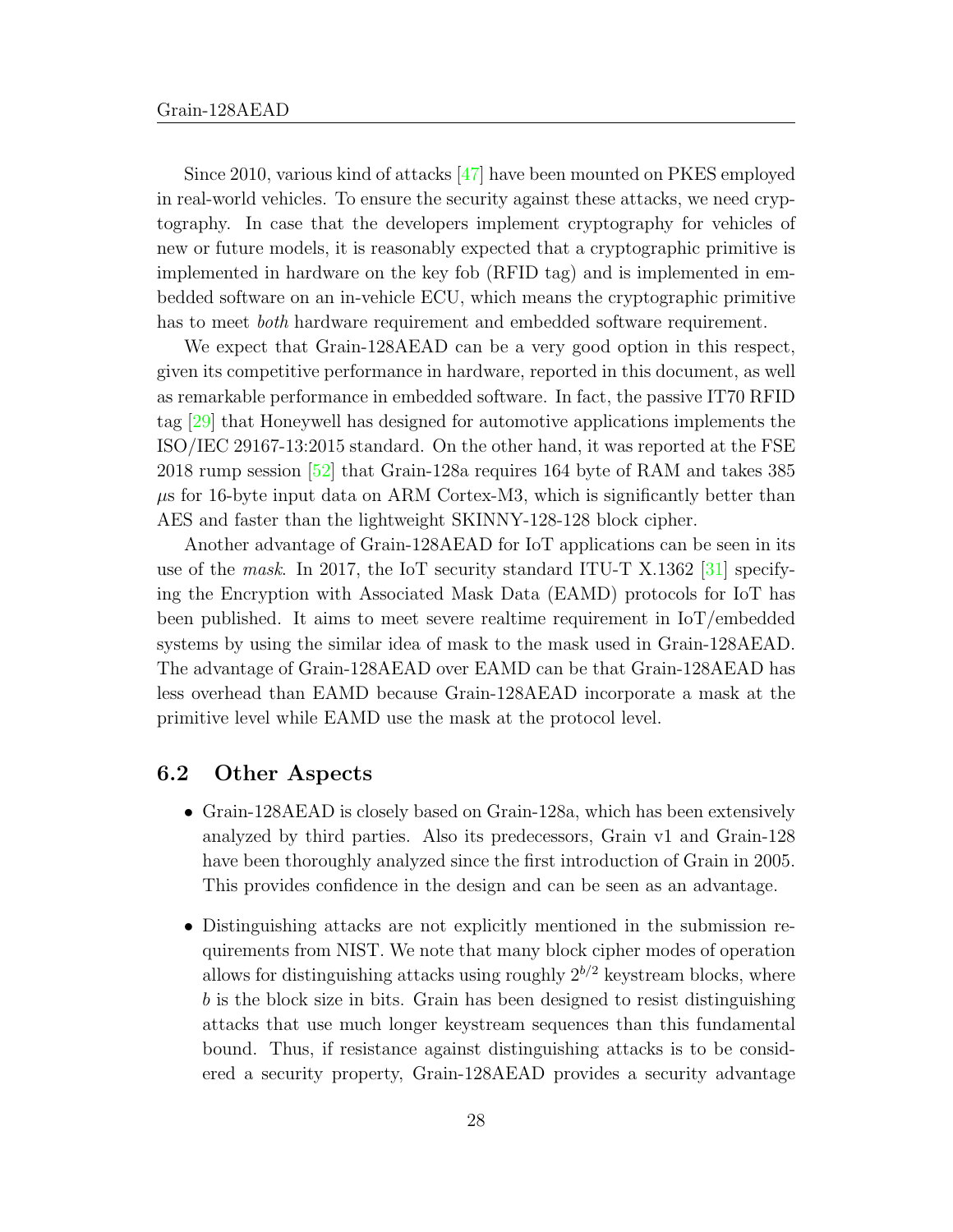over block ciphers.

- In [\[9\]](#page-31-8), it was shown that lightweight stream ciphers are typically more suitable than lightweight block ciphers for energy optimization when encrypting longer messages, in particular when the speed can be increased at the expense of moderate extra hardware. Thus, in these cases, Grain-128AEAD can provide authenticated encryption with low energy consumption.
- Compared to e.g., Sprout  $[2]$ , Plantlet  $[43]$ , Fruit  $[22]$  and Fruit-80  $[1]$ , Grain-128AEAD does not store the key in non-volatile memory. This has the limitation that the internal state size is larger than for those ciphers, but at the same time it has the advantage that the key can be updated in the device, making it usable for a wider range of use cases.
- Grain-128AEAD, as well as the other ciphers in the Grain family, are designed to explicitly and easily increase the throughput at the expense of additional hardware. This provides a wide range of use cases, from situations where hardware footprint is of highest concern, to situations where throughput is more important.

## <span id="page-28-0"></span>7 Test Vectors

In this section, we give test vectors for two different combinations of key, nonce, and message. The Grain family of stream ciphers are bit-oriented and in a byteoriented implementation, as required in the NIST defined API, a decision regarding how to interpret the order of bits needs to be made. We stress that this decision is up to the protocol/application designer since the most suitable interpretation can be situation specific. The test vectors below, as well as the reference implementation, assume that the least significant bit (LSB) of each byte is read first. Thus, the hexadecimal representation of the test vectors below are bytewise reversed. The key

#### 0x01234FFFFFFFFFFFFFFFFFFFFFFFFFFF

corresponds to

(k0, k1, ..., k127) = (1, 0, 0, 0, 0, 0, 0, 0, 1, 1, 0, 0, 0, 1, 0, 0, 1, 1, 1, 1, 0, 0, 1, 0, 1, 1, 1, 1..., 1).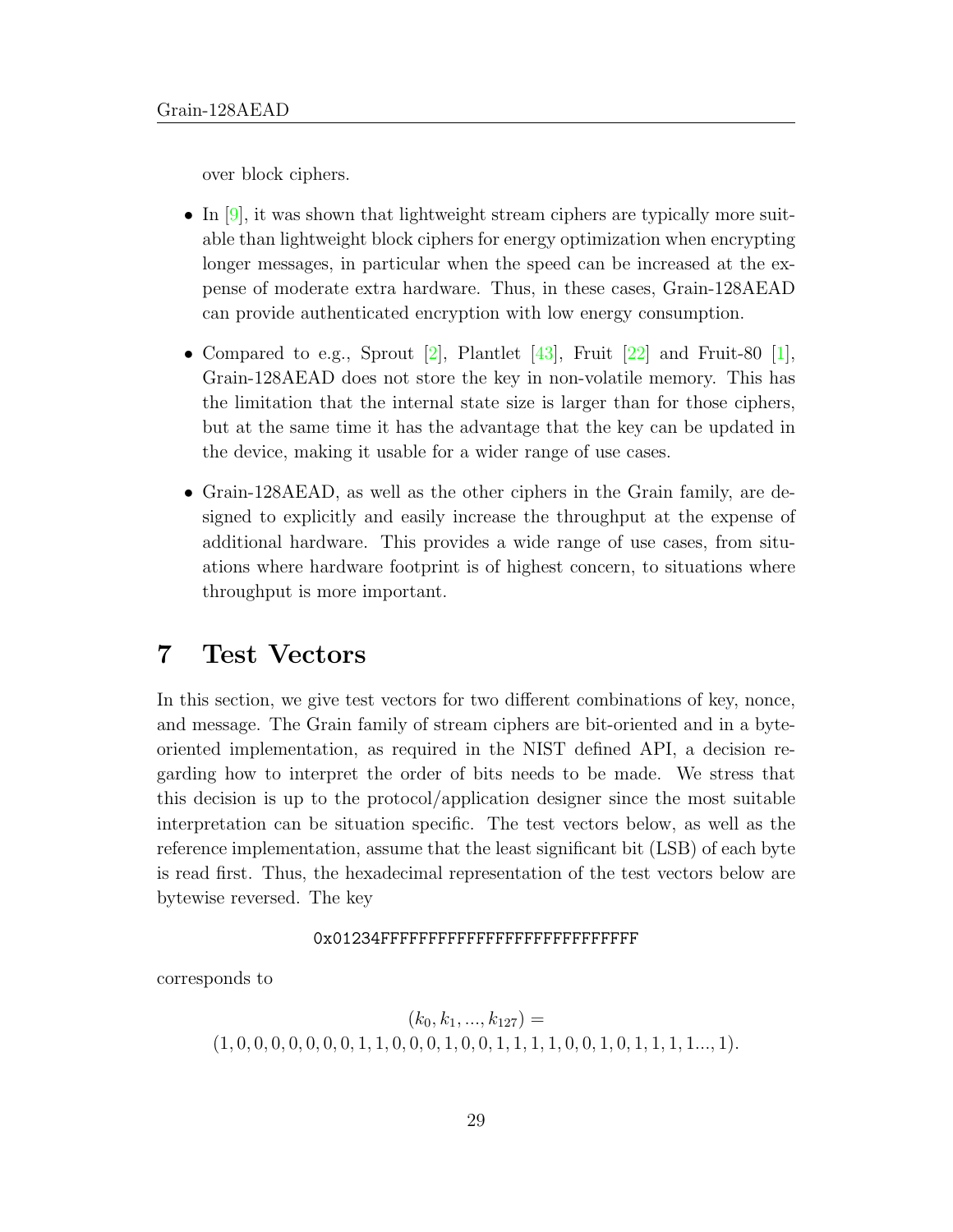The message, the associated data and the registers are interpreted similarly. To simplify debugging, the test vectors are given in three stages:

- Directly after loading the key and nonce
- After the initialization of Grain-128AEAD
- The final result with the tag and ciphertext

The first test vector is given below. It uses a zero key/nonce pair and an empty message.

Key: 0x00000000000000000000000000000000 Nonce: 0x000000000000000000000000 AD: PT: After Loading

| NFSR: |                                     |
|-------|-------------------------------------|
| LFSR: | 0x0000000000000000000000000ffffff7f |

- ACC: 0x0000000000000000
- REG: 0x0000000000000000

After Initialization

- NFSR: 0x5499d7ab3dd190299b746e868fd3409e
- LFSR: 0xcf19b05a3892a28ad3f6b1bfb4203bbb
- ACC: 0x0304fe446806a6d0
- REG: 0x56a95447a661c8f6

Ciphertext and Tag

CT:

Tag: 0xaa50b9e209ce50f0

The second test vector is given below.

Key: 0x000102030405060708090a0b0c0d0e0f

Nonce: 0x000102030405060708090a0b

- AD: 0x0001020304050607
- PT: 0x0001020304050607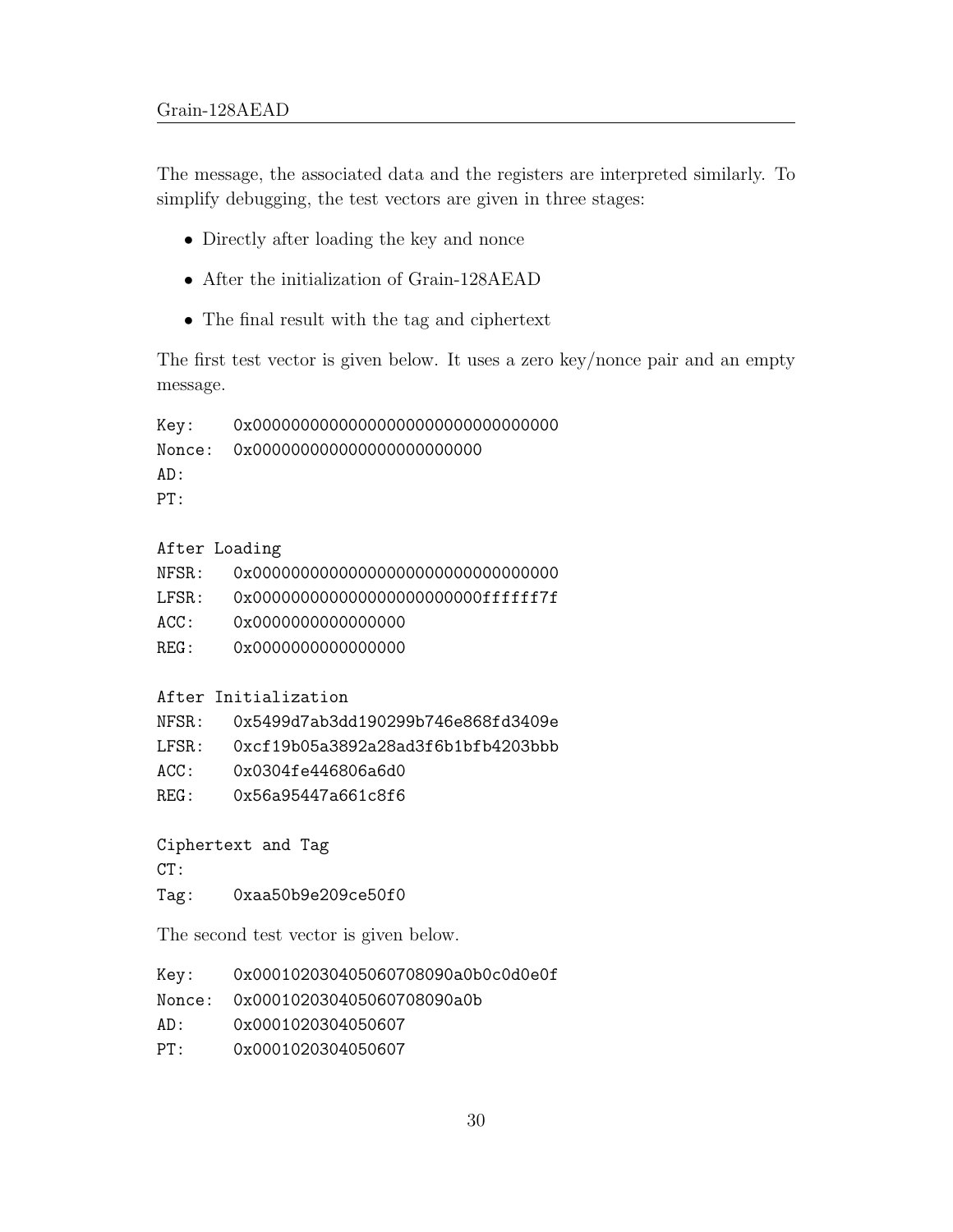Grain-128AEAD

After Loading

- NFSR: 0x000102030405060708090a0b0c0d0e0f
- LFSR: 0x000102030405060708090a0bffffff7f
- ACC: 0x0000000000000000
- REG: 0x0000000000000000

After Initialization

NFSR: 0x79b1c18f580fe3ae76434f3c3c6ab613

LFSR: 0x5786a81c2bd080517c27132a29ab3e4b

ACC: 0x6e73d6fb62c21220

REG: 0x3b960a19fbd66db2

Ciphertext and Tag

CT: 0x72111052D73C410E

Tag: 0x8D98EA68D9A2C044

## References

- <span id="page-30-2"></span>[1] Vahid Amin Ghafari and Honggang Hu. Fruit-80: A secure ultra-lightweight stream cipher for constrained environments. *Entropy*, 20(3):180, 2018.
- <span id="page-30-1"></span>[2] Frederik Armknecht and Vasily Mikhalev. On lightweight stream ciphers with shorter internal states. In Gregor Leander, editor, Fast Software Encryption, pages 451–470. Springer Berlin Heidelberg, 2015.
- <span id="page-30-0"></span>[3] Jean-Philippe Aumasson, Itai Dinur, Luca Henzen, Willi Meier, and Adi Shamir. Efficient FPGA implementations of high-dimensional cube testers on the stream cipher Grain-128. SHARCS'09 Special-purpose Hardware for Attacking Cryptographic Systems, page 147, 2009.
- <span id="page-30-3"></span>[4] S.H. Babbage. Improved "exhaustive search" attacks on stream ciphers. IET Conference Proceedings, pages 161–166(5), January 1995.
- <span id="page-30-4"></span>[5] Subhadeep Banik, Subhamoy Maitra, and Santanu Sarkar. A differential fault attack on Grain-128a using MACs. In Andrey Bogdanov and Somitra Sanadhya, editors, Security, Privacy, and Applied Cryptography Engineering, pages 111–125. Springer Berlin Heidelberg, 2012.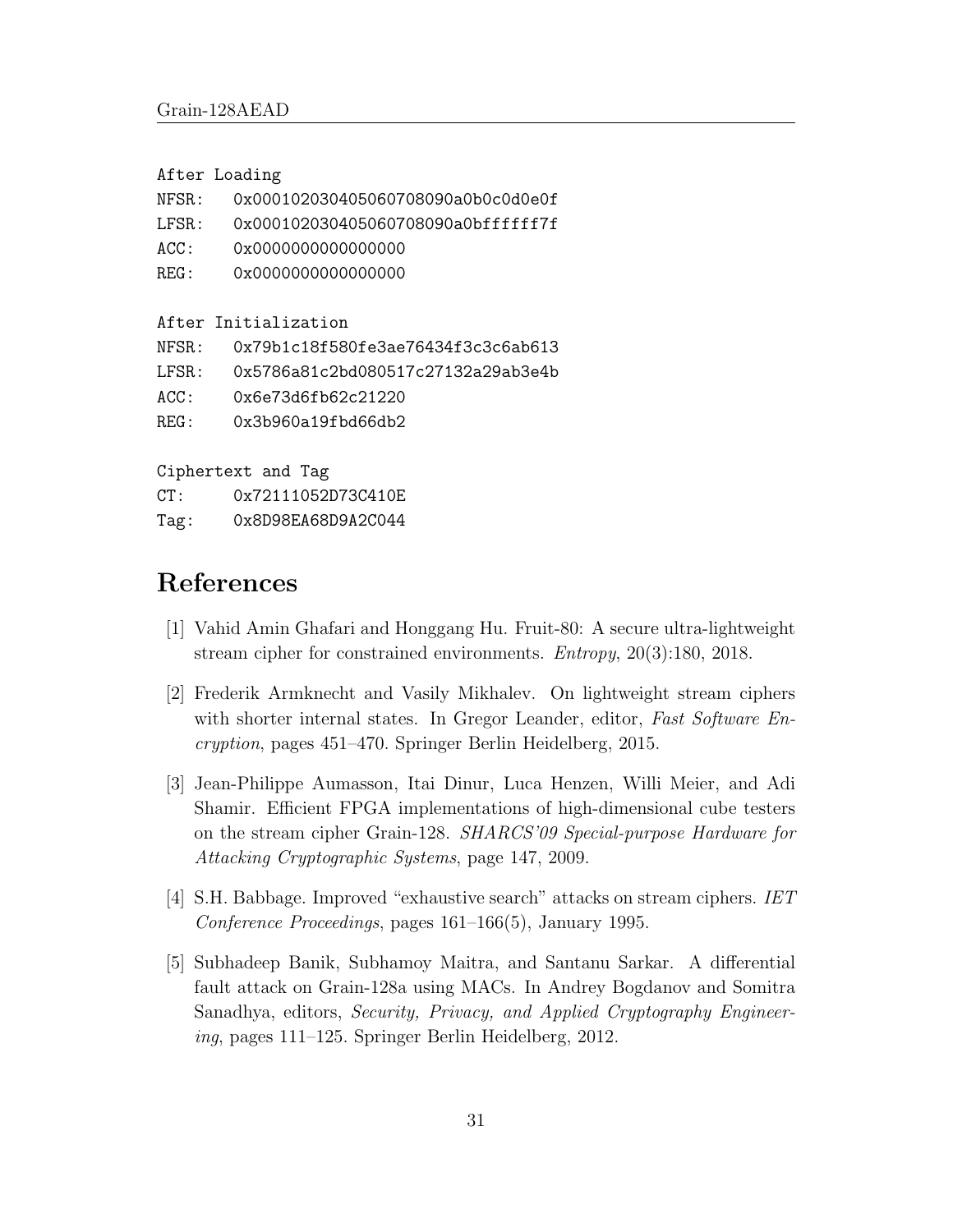- <span id="page-31-6"></span>[6] Subhadeep Banik, Subhamoy Maitra, and Santanu Sarkar. A differential fault attack on the Grain family of stream ciphers. In Emmanuel Prouff and Patrick Schaumont, editors, Cryptographic Hardware and Embedded Systems  $-$  CHES 2012, pages 122–139. Springer Berlin Heidelberg, 2012.
- <span id="page-31-7"></span>[7] Subhadeep Banik, Subhamoy Maitra, and Santanu Sarkar. A differential fault attack on the Grain family under reasonable assumptions. In Steven Galbraith and Mridul Nandi, editors, Progress in Cryptology - INDOCRYPT 2012, pages 191–208. Springer Berlin Heidelberg, 2012.
- <span id="page-31-4"></span>[8] Subhadeep Banik, Subhamoy Maitra, Santanu Sarkar, and Turan Meltem Sönmez. A chosen IV related key attack on Grain-128a. In Colin Boyd and Leonie Simpson, editors, Information Security and Privacy, pages 13–26. Springer Berlin Heidelberg, 2013.
- <span id="page-31-8"></span>[9] Subhadeep Banik, Vasily Mikhalev, Frederik Armknecht, Takanori Isobe, Willi Meier, Andrey Bogdanov, Yuhei Watanabe, and Francesco Regazzoni. Towards low energy stream ciphers. IACR Transactions on Symmetric Cryp $tology, 2018(2):1-19, Jun. 2018.$
- <span id="page-31-1"></span>[10] Cˆome Berbain, Henri Gilbert, and Alexander Maximov. Cryptanalysis of Grain. In Matthew Robshaw, editor, Fast Software Encryption, pages 15– 29. Springer Berlin Heidelberg, 2006.
- <span id="page-31-3"></span>[11] Alex Biryukov and Adi Shamir. Cryptanalytic time/memory/data tradeoffs for stream ciphers. In Tatsuaki Okamoto, editor, Advances in Cryptology — ASIACRYPT 2000, pages 1–13. Springer Berlin Heidelberg, 2000.
- <span id="page-31-2"></span>[12] Alex Biryukov, Adi Shamir, and David Wagner. Real time cryptanalysis of A5/1 on a PC. In Gerhard Goos, Juris Hartmanis, Jan van Leeuwen, and Bruce Schneier, editors, Fast Software Encryption, pages 1–18. Springer Berlin Heidelberg, 2001.
- <span id="page-31-0"></span>[13] An Braeken and Joseph Lano. On the (im)possibility of practical and secure nonlinear filters and combiners. In Bart Preneel and Stafford Tavares, editors, Selected Areas in Cryptography, pages 159–174. Springer Berlin Heidelberg, 2006.
- <span id="page-31-5"></span>[14] G. Castagnos, A. Gouget, P. Paillier, A. Berzati, C. Canovas, L. Goubin, S. Salgado, and B. Debraize. Fault analysis of GRAIN-128. In Hardware-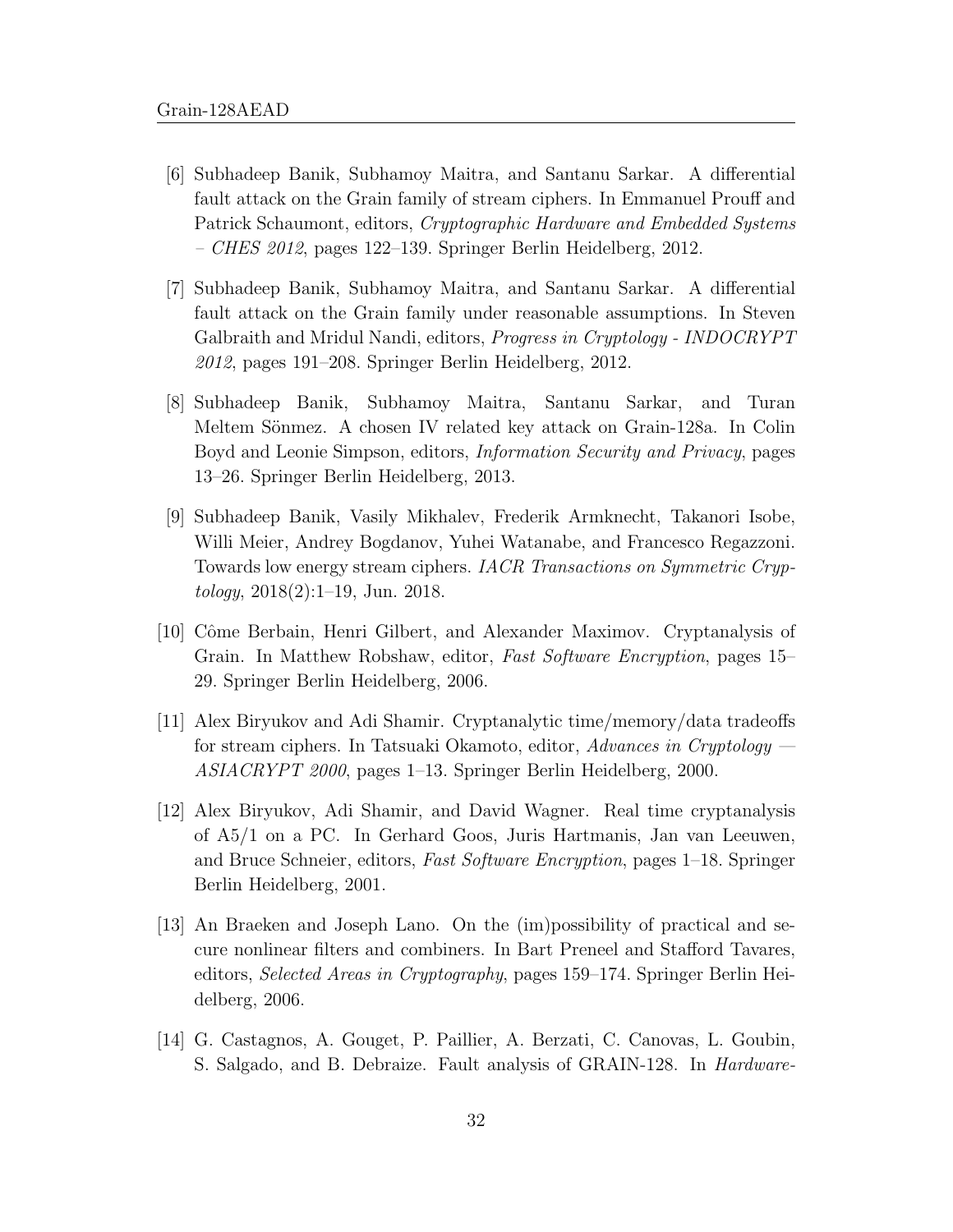Oriented Security and Trust, IEEE International Workshop on(HST), pages 7–14, 2009.

- <span id="page-32-5"></span>[15] Nicolas Courtois, Alexander Klimov, Jacques Patarin, and Adi Shamir. Efficient algorithms for solving overdefined systems of multivariate polynomial equations. In Bart Preneel, editor, Advances in Cryptology —  $EUROCRYPT$ 2000, pages 392–407, 2000.
- <span id="page-32-0"></span>[16] Nicolas T Courtois. Fast algebraic attacks on stream ciphers with linear feedback. In Annual International Cryptology Conference, CRYPTO 2003, pages 176–194. Springer, 2003.
- <span id="page-32-7"></span>[17] Lin Ding and Jie Guan. Related key chosen IV attack on Grain-128a stream cipher. IEEE Transactions on Information Forensics and Security, 8(5):803– 809, 2013.
- <span id="page-32-2"></span>[18] Itai Dinur, Tim G¨uneysu, Christof Paar, Adi Shamir, and Ralf Zimmermann. An experimentally verified attack on full Grain-128 using dedicated reconfigurable hardware. In Dong Hoon Lee and Xiaoyun Wang, editors, Advances in Cryptology – ASIACRYPT 2011, pages 327–343. Springer Berlin Heidelberg, 2011.
- <span id="page-32-1"></span>[19] Itai Dinur and Adi Shamir. Breaking Grain-128 with dynamic cube attacks. In Antoine Joux, editor, Fast Software Encryption, pages 167–187. Springer Berlin Heidelberg, 2011.
- <span id="page-32-3"></span>[20] Ximing Fu, Xiaoyun Wang, Jiazhe Chen, and Marc Stevens. Determining the nonexistent terms of non-linear multivariate polynomials: How to break Grain-128 more efficiently. *IACR Cryptology ePrint Archive*, 2017:412, 2017.
- <span id="page-32-6"></span>[21] Vahid Amin Ghafari and Honggang Hu. A new chosen IV statistical attack on Grain-128a cipher. In Cyber-Enabled Distributed Computing and Knowledge Discovery (CyberC), 2017 International Conference on, pages 58–62. IEEE, 2017.
- <span id="page-32-4"></span>[22] Vahid Amin Ghafari, Honggang Hu, and Chengxin Xie. Fruit: ultralightweight stream cipher with shorter internal state. *eSTREAM*, *ECRYPT* Stream Cipher Project, 2016.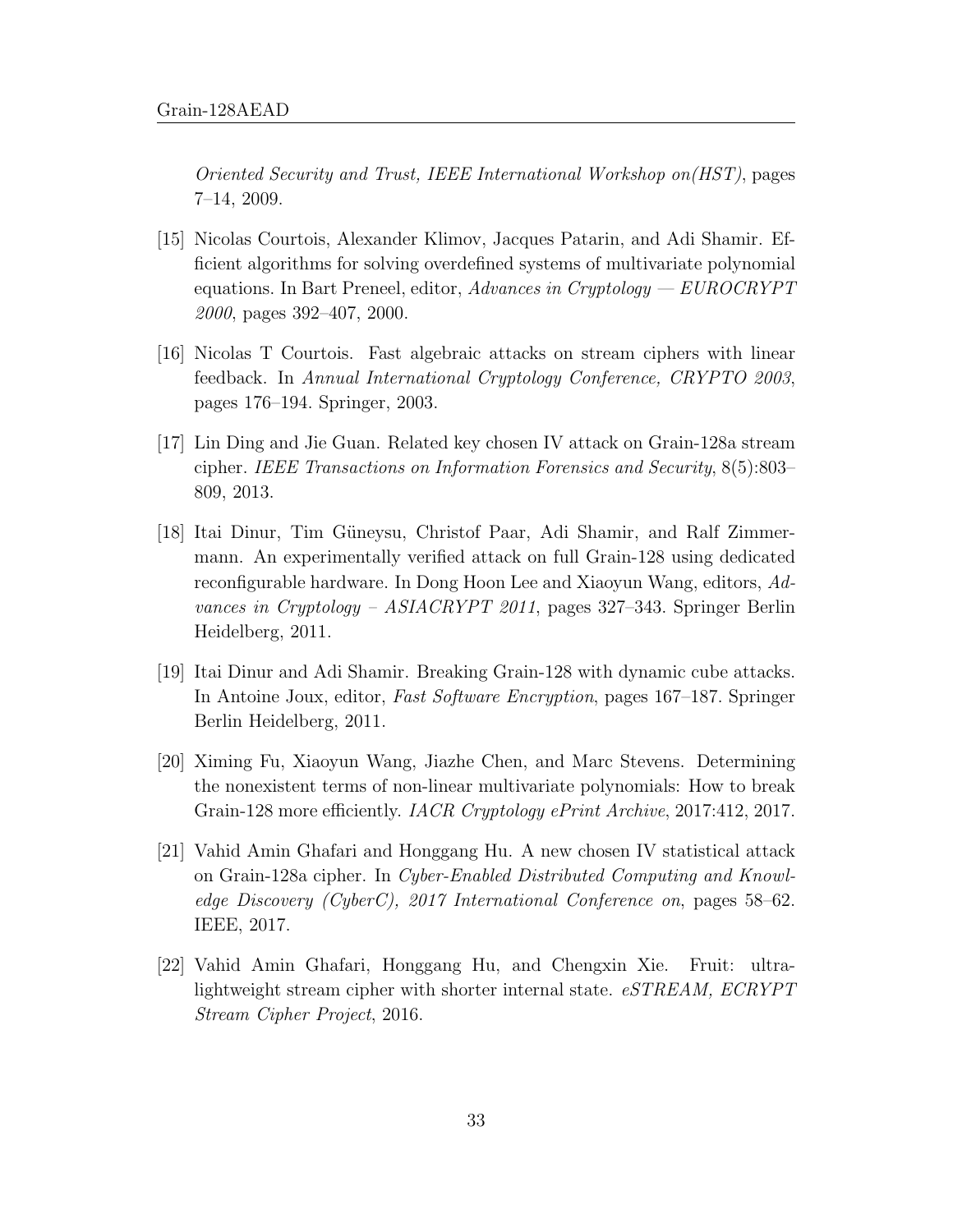- <span id="page-33-4"></span>[23] Jovan Dj. Golić. Cryptanalysis of alleged a5 stream cipher. In Walter Fumy, editor, Advances in Cryptology — EUROCRYPT '97, pages 239–255. Springer Berlin Heidelberg, 1997.
- <span id="page-33-2"></span>[24] Matthias Hamann and Matthias Krause. On stream ciphers with provable beyond-the-birthday-bound security against time-memory-data tradeoff attacks. Cryptography and Communications, 10(5):959–1012, 2018.
- <span id="page-33-3"></span>[25] Matthias Hamann, Matthias Krause, and Willi Meier. Lizard–a lightweight stream cipher for power-constrained devices. *IACR Transactions on Sym*metric Cryptology, 2017(1):45–79, 2017.
- <span id="page-33-1"></span>[26] Martin Hell, Thomas Johansson, Alexander Maximov, and Willi Meier. A stream cipher proposal: Grain-128. In Information Theory, 2006 IEEE International Symposium on, pages 1614–1618. IEEE, 2006.
- <span id="page-33-0"></span>[27] Martin Hell, Thomas Johansson, and Willi Meier. Grain: a stream cipher for constrained environments. International Journal of Wireless and Mobile Computing, 2(1):86–93, 2007.
- <span id="page-33-6"></span>[28] Jonathan J. Hoch and Adi Shamir. Fault analysis of stream ciphers. In Marc Joye and Jean-Jacques Quisquater, editors, Cryptographic Hardware and Embedded Systems - CHES 2004, pages 240–253. Springer Berlin Heidelberg, 2004.
- <span id="page-33-8"></span>[29] Honeywell. IT70 secure passive rfid tag. Technical Specifications, 2017.
- <span id="page-33-7"></span>[30] ISO/IEC 29167-13:2015 information technology — automatic identification and data capture techniques — part 13: Crypto suite Grain-128A security services for air interface communications, 2015.
- <span id="page-33-9"></span>[31] ITU-T X.1362 simple encryption procedure for internet of things (IoT) environments, 2017. [https://www.itu.int/rec/dologin\\_pub.asp?lang=e&](https://www.itu.int/rec/dologin_pub.asp?lang=e&id=T-REC-X.1362-201703-I!!PDF-E&type=items) [id=T-REC-X.1362-201703-I!!PDF-E&type=items](https://www.itu.int/rec/dologin_pub.asp?lang=e&id=T-REC-X.1362-201703-I!!PDF-E&type=items).
- <span id="page-33-5"></span>[32] Lin Jiao, Bin Zhang, and Mingsheng Wang. Two generic methods of analyzing stream ciphers. In Javier Lopez and Chris J. Mitchell, editors, Information Security, pages 379–396. Springer International Publishing, 2015.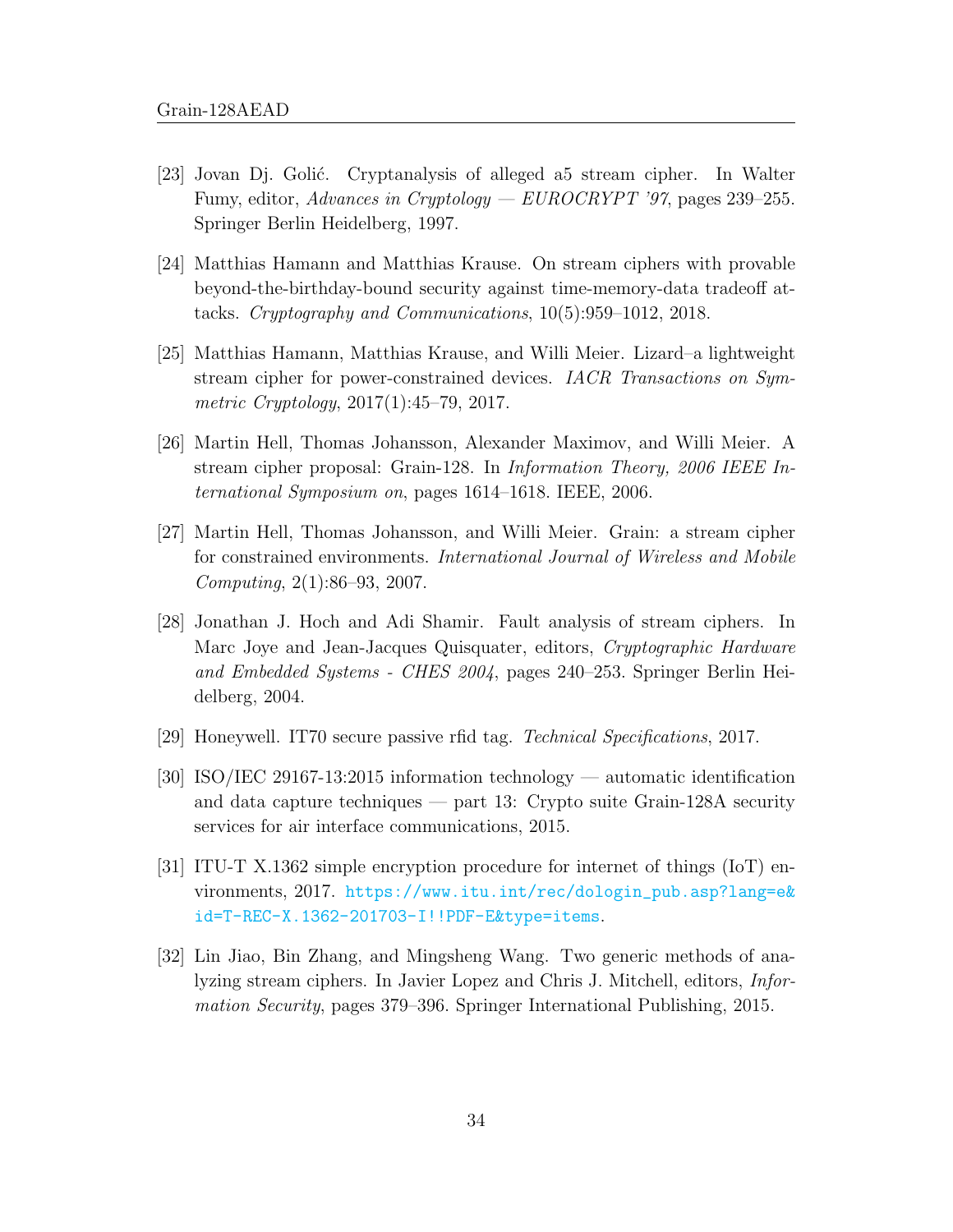- <span id="page-34-2"></span>[33] Linus Karlsson, Martin Hell, and Paul Stankovski. Not so greedy: Enhanced subset exploration for nonrandomness detectors. In Paolo Mori, Steven Furnell, and Olivier Camp, editors, Information Systems Security and Privacy, pages 273–294. Springer International Publishing, 2018.
- <span id="page-34-9"></span>[34] Sandip Karmakar and Dipanwita Roy Chowdhury. Fault analysis of Grain-128 by targeting NFSR. In Abderrahmane Nitaj and David Pointcheval, editors, Progress in Cryptology –  $AFRICACRYPT$  2011, pages 298–315. Springer Berlin Heidelberg, 2011.
- <span id="page-34-1"></span>[35] Shahram Khazaei, Mahdi M Hasanzadeh, and Mohammad S Kiaei. Linear sequential circuit approximation of Grain and Trivium stream ciphers. IACR Cryptology ePrint Archive, 2006:141, 2006.
- <span id="page-34-6"></span>[36] Simon Knellwolf, Willi Meier, and María Naya-Plasencia. Conditional differential cryptanalysis of NLFSR-based cryptosystems. In Masayuki Abe, editor, Advances in Cryptology - ASIACRYPT 2010, pages 130–145. Springer Berlin Heidelberg, 2010.
- <span id="page-34-3"></span>[37] Hugo Krawczyk. New hash functions for message authentication. In Louis C. Guillou and Jean-Jacques Quisquater, editors, Advances in Cryptology — EUROCRYPT '95, pages 301–310. Springer Berlin Heidelberg, 1995.
- <span id="page-34-7"></span>[38] Michael Lehmann and Willi Meier. Conditional differential cryptanalysis of Grain-128a. In Josef Pieprzyk, Ahmad-Reza Sadeghi, and Mark Manulis, editors, Cryptology and Network Security, pages 1–11. Springer Berlin Heidelberg, 2012.
- <span id="page-34-8"></span>[39] Zhen Ma, Tian Tian, and Wen-Feng Qi. Conditional differential attacks on Grain-128a stream cipher. IET Information Security, 11(3):139–145, 2016.
- <span id="page-34-5"></span>[40] Mitsuru Matsui. Linear cryptanalysis method for des cipher. In Tor Helleseth, editor, Advances in Cryptology —  $EUROCRYPT$  '93, pages 386–397. Springer Berlin Heidelberg, 1994.
- <span id="page-34-4"></span>[41] Alexander Maximov. Cryptanalysis of the "grain" family of stream ciphers. In Proceedings of the 2006 ACM Symposium on Information, Computer and Communications Security, ASIACCS '06, pages 283–288. ACM, 2006.
- <span id="page-34-0"></span>[42] Willi Meier, Enes Pasalic, and Claude Carlet. Algebraic attacks and decomposition of boolean functions. In International Conference on the Theory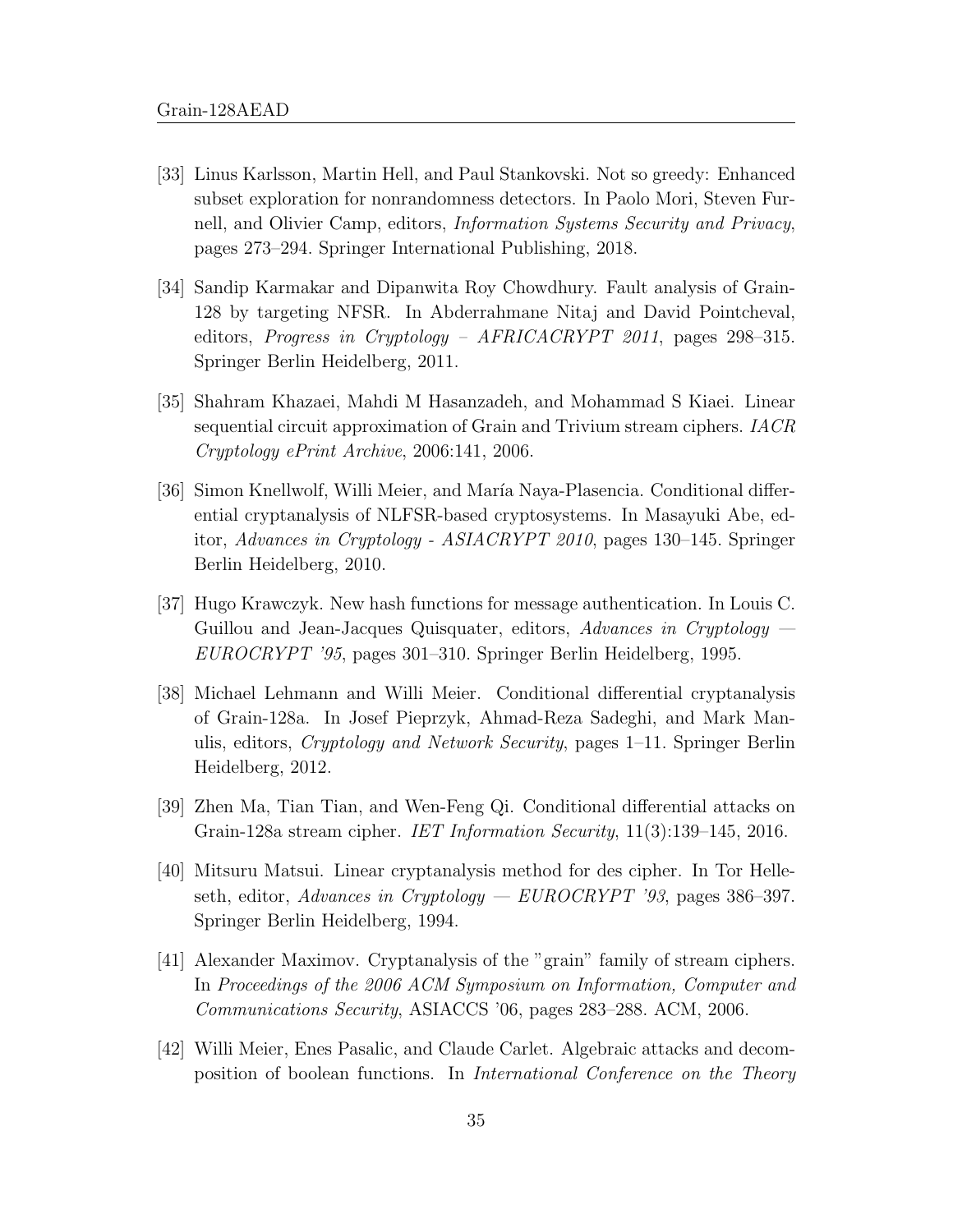and Applications of Cryptographic Techniques, EUROCRYPT 2004, pages 474–491. Springer, 2004.

- <span id="page-35-3"></span>[43] Vasily Mikhalev, Frederik Armknecht, and Christian Müller. On ciphers that continuously access the non-volatile key. IACR Transactions on Symmetric Cryptology, pages 52–79, 2016.
- <span id="page-35-0"></span>[44] NIST. Submission requirements and evaluation criteria for the lightweight cryptography standardization process, 2018. [https://csrc.nist.gov/](https://csrc.nist.gov/projects/lightweight-cryptography) [projects/lightweight-cryptography](https://csrc.nist.gov/projects/lightweight-cryptography).
- <span id="page-35-7"></span>[45] Santanu Sarkar, Subhadeep Banik, and Subhamoy Maitra. Differential fault attack against Grain family with very few faults and minimal assumptions. IEEE Transactions on Computers, 64(6):1647–1657, 2015.
- <span id="page-35-1"></span>[46] Paul Stankovski. Greedy distinguishers and nonrandomness detectors. In Guang Gong and Kishan Chand Gupta, editors, Progress in Cryptology - INDOCRYPT 2010, pages 210–226. Springer Berlin Heidelberg, 2010.
- <span id="page-35-8"></span>[47] Stefan Tillich and Marcin Wójcik. Security analysis of an open car immobilizer protocol stack. In the industry track of the 10th International Conference on Applied Cryptography and Network Security (ACNS'12), 2012.
- <span id="page-35-5"></span>[48] Yosuke Todo. Structural evaluation by generalized integral property. In Elisabeth Oswald and Marc Fischlin, editors, Advances in Cryptology –  $EU$ ROCRYPT 2015, pages 287–314, Berlin, Heidelberg, 2015. Springer Berlin Heidelberg.
- <span id="page-35-2"></span>[49] Yosuke Todo, Takanori Isobe, Willi Meier, Kazumaro Aoki, and Bin Zhang. Fast correlation attack revisited. In Hovav Shacham and Alexandra Boldyreva, editors, Advances in Cryptology – CRYPTO 2018, pages 129–159. Springer International Publishing, 2018.
- <span id="page-35-4"></span>[50] David Wagner. A generalized birthday problem. In Moti Yung, editor, Advances in Cryptology — CRYPTO 2002, pages 288–304. Springer Berlin Heidelberg, 2002.
- <span id="page-35-6"></span>[51] Qingju Wang, Yonglin Hao, Yosuke Todo, Chaoyun Li, Takanori Isobe, and Willi Meier. Improved division property based cube attacks exploiting algebraic properties of superpoly. In Hovav Shacham and Alexandra Boldyreva,